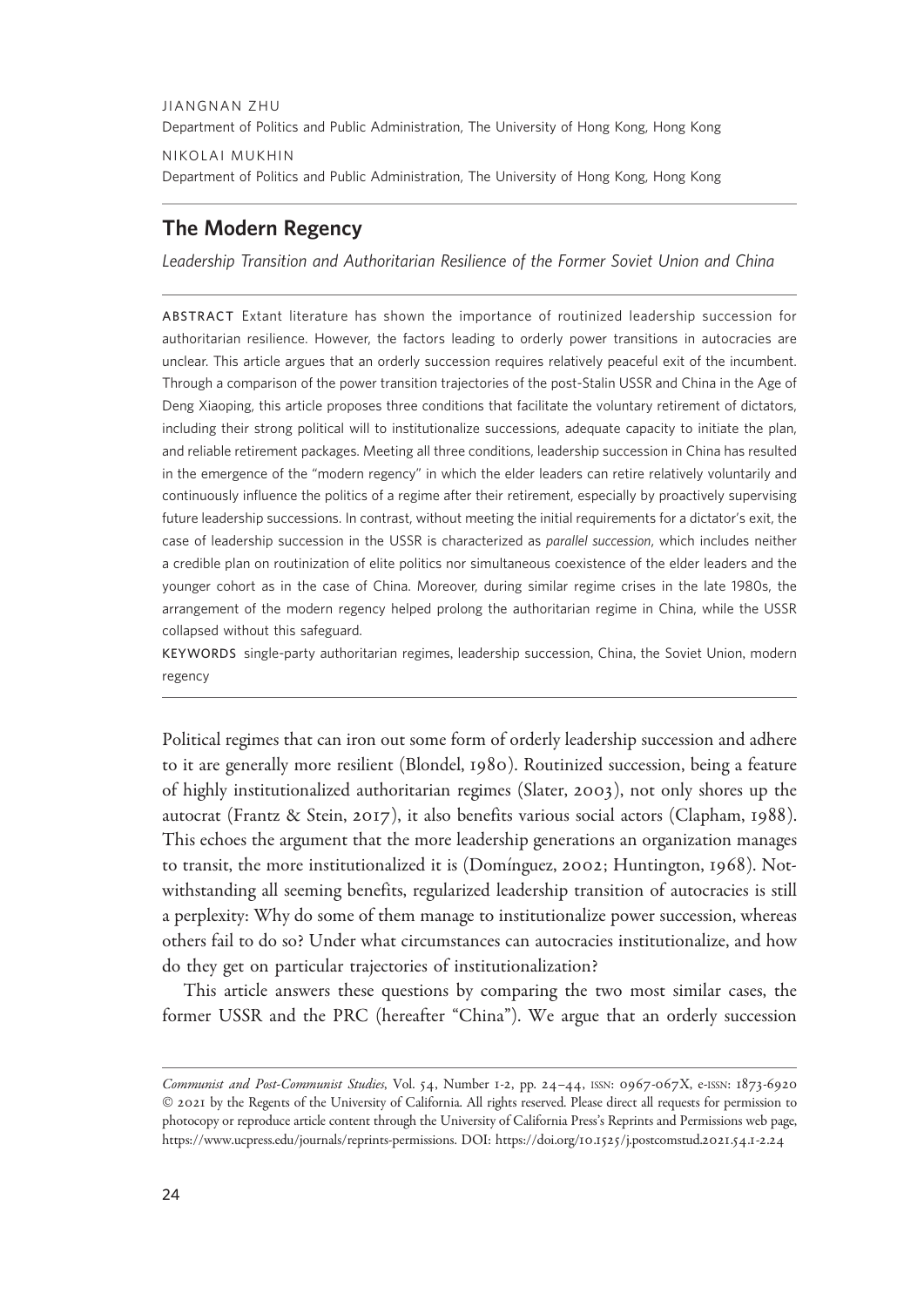must begin with a relatively peaceful exit of the incumbent. By tracing the power transition trajectories of the USSR after the demise of Stalin and China in the Age of Deng Xiaoping, we propose three conditions that facilitate the voluntary retirement of dictators, including  $(I)$  their *strong political will* to institutionalize successions,  $(2)$  *adequate capacity* to mobilize resources for establishing the rules, and  $(3)$  presence of a *credible* retirement plan for incumbents so that they are willing to step down in favor of successors. Meeting all three conditions, the case of leadership transition from Deng Xiaoping to Jiang Zemin in China saw the emergence of the "modern regency," an arrangement in which the elder leaders can retire relatively voluntarily yet continue to influence the politics of a regime after their retirement, especially by proactively supervising future leadership successions. In contrast, without meeting these prerequisites, the case of leadership successions in the USSR is characterized as parallel succession, which includes neither a credible plan for routinization of elite politics nor the coexistence of the elder leaders and the younger cohort as in the case of China. Moreover, during similar regime crises in the late 1980s, the paradigm of modern regency helped the authoritarian regime in China to weather the crisis and reinforced regime resilience afterward, while the USSR collapsed without this safeguard. To avoid ambiguities, we define regime resilience as the ability of a regime to survive through several instances of leadership transition and simultaneously sustain the institutions and rules of the game that governed relationships among the rulers (Geddes, 1999). The incumbent leader could be removed, but the dominant party would remain in power.

Our comparative study contributes to the existing literature in several ways. First, it enriches the research about the role of informal politics in autocracies. We reveal that institutionalization, conjoined with informal politics, significantly boosted the resilience of an authoritarian regime. Informal groups of conservative elders in China, to a large extent, helped to resolve the problem of the dictator's exit, whereas the Soviet elites failed to do so. This contrast means that informal politics could benefit regime resilience once the informal groups achieve a quasi-institutionalized status, despite widespread assumptions that informal politics does not lead to stable development of institutions (Fewsmith, 1999). Second, while the current literature on enduring leadership transition leans toward the notion of dynastic succession being the most stable mechanism for authoritarian power succession (Brownlee, 2007), we show the possibility of an alternative paradigm—modern regency—that has not been theorized in the extant literature. We explain how the power play between outgoing and current leaders in the modern regency came into being and why power succession with the retired informal leader(s) involved alleviates hazards for the regime, though it might be costly for the successor.

We first propose our theoretical framework about the three conditions inducing peaceful exits of authoritarian incumbents. Then, by applying this framework to the cases of post-Stalin USSR and China under Deng, we show how the presence and absence of these conditions can lead to different trajectories of power transition in two very similar cases right after the deaths of respective former strongmen. Continuous comparisons of later histories further reveal the different leadership configurations and regime consequences generated by different transition paradigms. The final section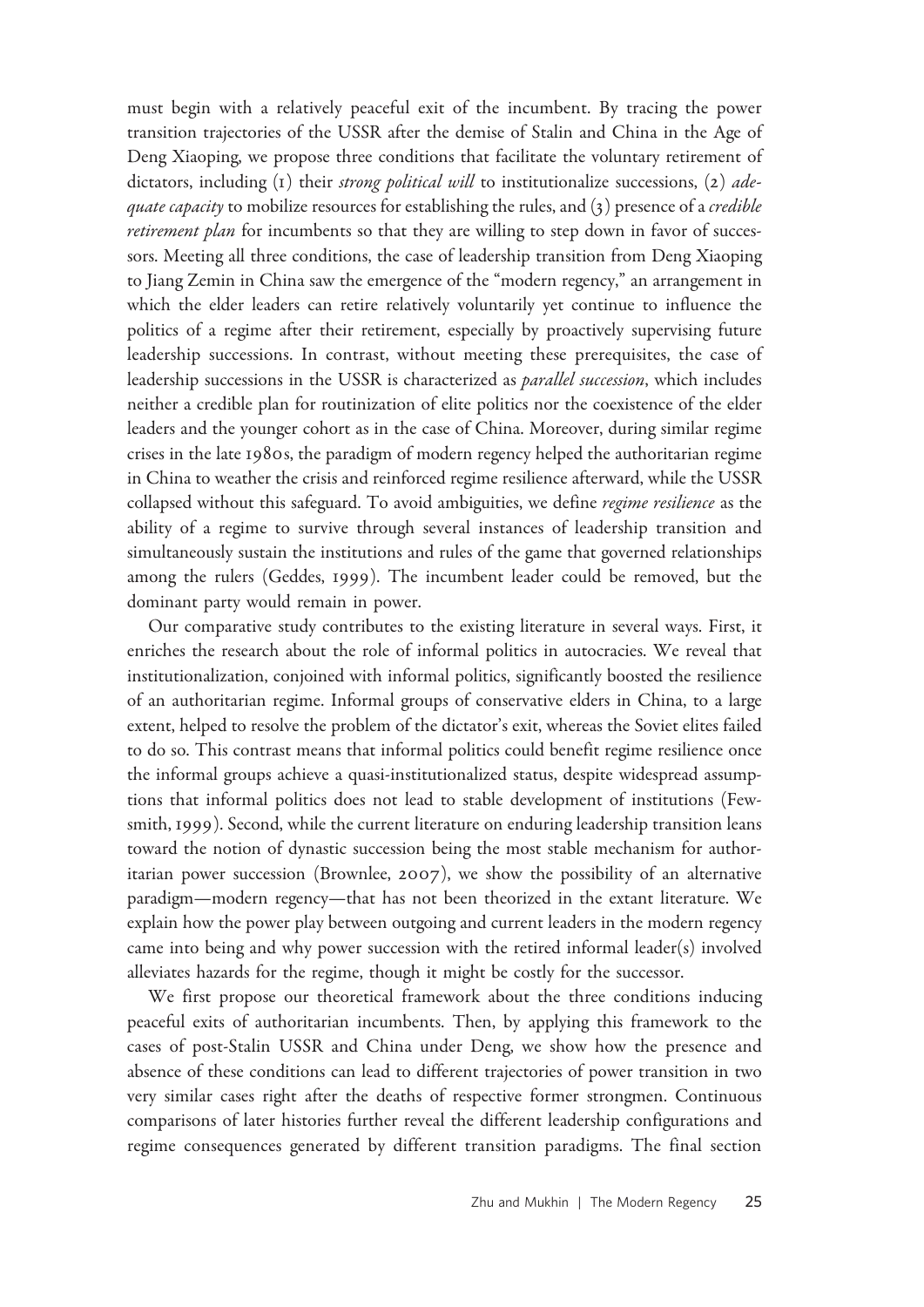concludes the article and discusses the possibility and limitations of generalizability of our theory to further cases, including China in the post-Deng era.

## THEORETICAL FRAMEWORK: THREE PREREQUISITES OF DICTATORS' VOLUNTARY EXITS

Authoritarian regimes that extensively rely on institutions are argued to survive longer. Institutions, such as legislative branches (Gandhi & Przeworski, 2007; Wright, 2008), political parties (Cammett & Malesky, 2012), and competitive elections (Magaloni, 2008), grant autocrats not only venues to manipulate the society (Lai & Slater, 2006), but also means to reconcile with political elites (Boix & Svolik, 2007; Svolik, 2009). Underlying these measures is a core issue affecting authoritarian resilience: leadership transition from one ruler to the next. Regimes that can maintain relatively peaceful power transitions in a credible and sustainable manner are particularly more stable and durable (Nathan, 2003). However, we still lack sufficient understanding of why many regimes failed to generate rules of power succession and broke down with leader assassinations, coups, or civil wars.

Herz (1952) raised the importance of leadership succession in autocracies, interestingly, a year before Stalin died. He argues that regimes solve successorship in varied and haphazard fashion and specifies four modes of regulating succession: (1) a founded chamber elects the successor appointed primarily by the dictator, (2) the dictator nominates a candidate-successor, (3) the dictator establishes a particular law on succession, or (4) the dictator appoints a successor directly. Once the successor is chosen, the "crownprince problem" emerges, which implies the growing intentions of the heir apparent to demote the dictator. Herz reasons that constitutional procedures are effective in authoritarian succession, whereas the explicit designation of the successor determines a proper succession. In line with Herz's proposition, Tullock (1987) suggests that one of the means of power transition in autocracies is to have a voting body formed by several potential successors, wherein one of them emerges as the actual successor (e.g., the pope's elections in the Vatican). But he also points to hereditary succession as another approach conductive to authoritarian regime stability. Comparing regular and irregular successions in various regime types, Blondel (1980) classifies leadership transition mechanisms by the flexibility or rigidity of the institutes involved. In contrast to the "truly restrictive" leadership transition, such as those based on universal suffrage, authoritarian successions are "flexible" and suffer from a shortage of determined rules. After one irregular succession, more may occur, resulting in increasing uncertainty in elite politics. Thus, hereditary successions and primogeniture become the relatively "rigid" institutes among authoritarian successions, which may decrease the occurrence of coups and allow the dictator to coexist with the successor more peacefully (Brownlee, 2007; Kokkonen & Sundell, 2014). Here a considerable gap emerges: How can power be transferred in an autocracy without shifting the regime into a sort of hereditary monarchy? How can an orderly and sustainable power succession be carried out in case neither hereditary nor primogeniture transitions fit its nature?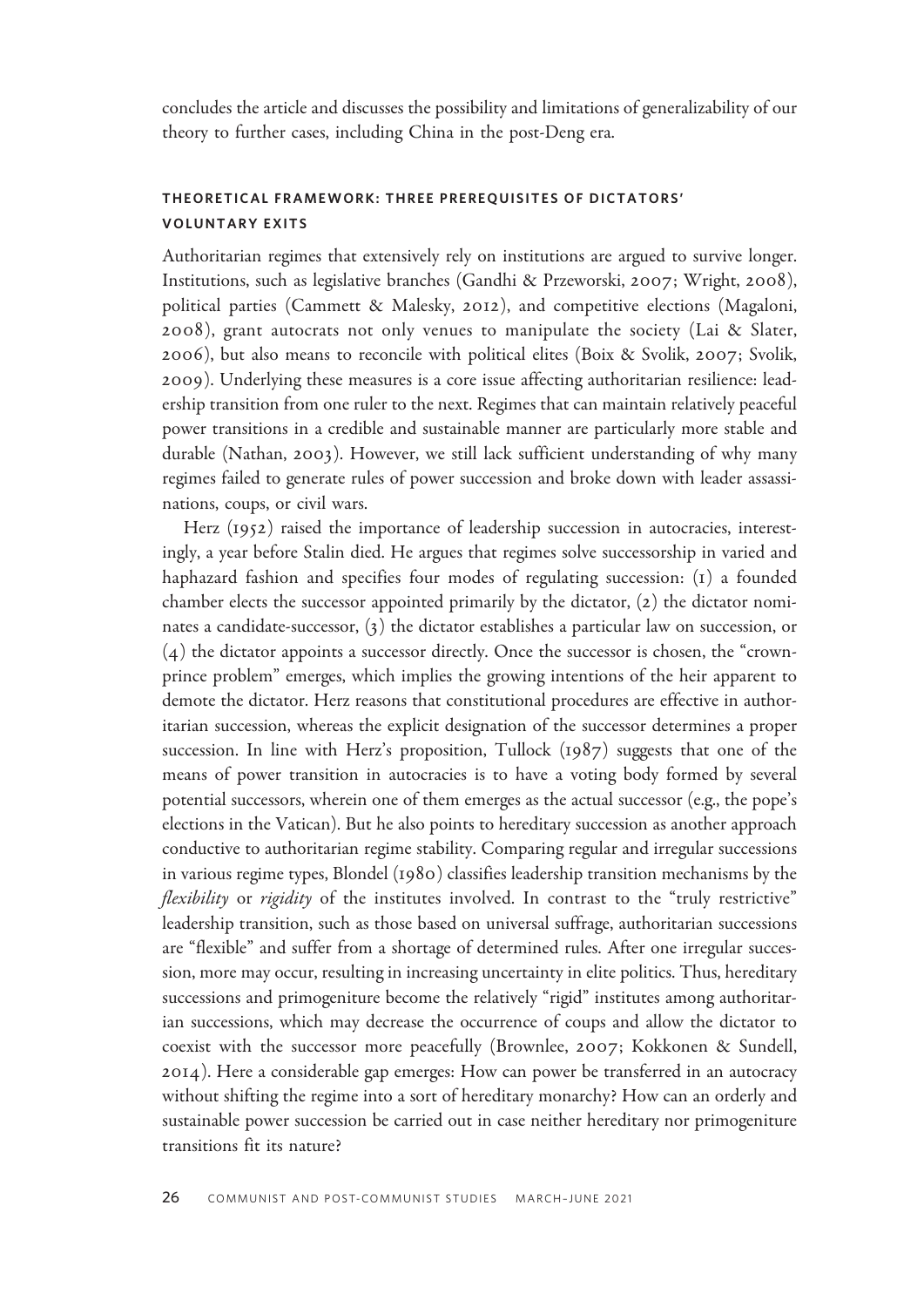We argue that the answer also lies on the other side of the coin: the exit of the incumbent dictators. Existing literature has largely focused on the successor side as the way out for orderly authoritarian power successions, such as the designation of the successors and their consolidation of power. However, all the essential leadership transitions are possible only with the departure of the autocrats, in the form of either removal by coups d'états, their natural or violent death, or their decisions to retire. Relatively peaceful power transitions are always conditioned on relatively peaceful exits of the autocrats, such as voluntary retirement. In the following, we propose three prerequisites of dictators' voluntary exits.

### Autocrat's Strong Political Will to Institutionalize Succession

Regardless of the type of dictatorship, dictators are the topmost rulers in a regime. Their political will can greatly influence the regime's commitment to reaching important political goals. As the cases of battling corruption show, top leaders' political will to fight corruption is the starting point to ensure effectiveness of anti-graft measures (Quah, 2010). Similarly, autocrats' strong political will to institutionalize succession paves the way for their own intent to exit from power voluntarily. The political will may come from such intentions to retire because of age, pressure from peers (Bueno De Mesquita & Smith, 2017; Tullock, 1987, p. 153), or expectations of the country to endure long and to be remembered as "benign" leaders.

The autocrats' intent to retire voluntarily alleviates the issue of the search for a successor. A dictator who resigns voluntarily is more likely to consider training an heir apparent for a smoother leadership transition. In contrast, if the established leader does not have the political will to institutionalize successions and wants to dwell on the "throne," the ruling coalition may also long remain in office. As a result, the dictator is unlikely to draw new allies and clients from younger cohorts, which can block political mobility and generational turnovers of leadership.

#### Adequate Capacity to Initiate the Plan

Autocrats also need to have the capacity to initiate the succession plan with the ruling inner circle. Most dictators need to rule with the collaboration of other oligarchs and the obedience to orders by subordinates at different levels (Ezrow & Frantz, 2013). Thus, earning adequate support of other oligarchs and having the ability to impose their political will on subordinates are important for autocrats in carrying out the succession plan (Li, 2013). Although compromise with other oligarchs may be needed for support, connections and influence in the civil and military powerhouses are still the primary makeup of the autocrats' capacity to push their will through the ruling inner circle. Higher numbers of powerful oligarchs supporting the autocrats reflect a greater capacity owned by the autocrats. The amount of power held by the ruling coalition also determines whether the autocrats can appoint successors and set the provisions on which they will retire. Established autocrats with real influence may also prevent splits among putative successors and leverage oligarchs who are hungry for power, to sustain the succession plan after their exit from power.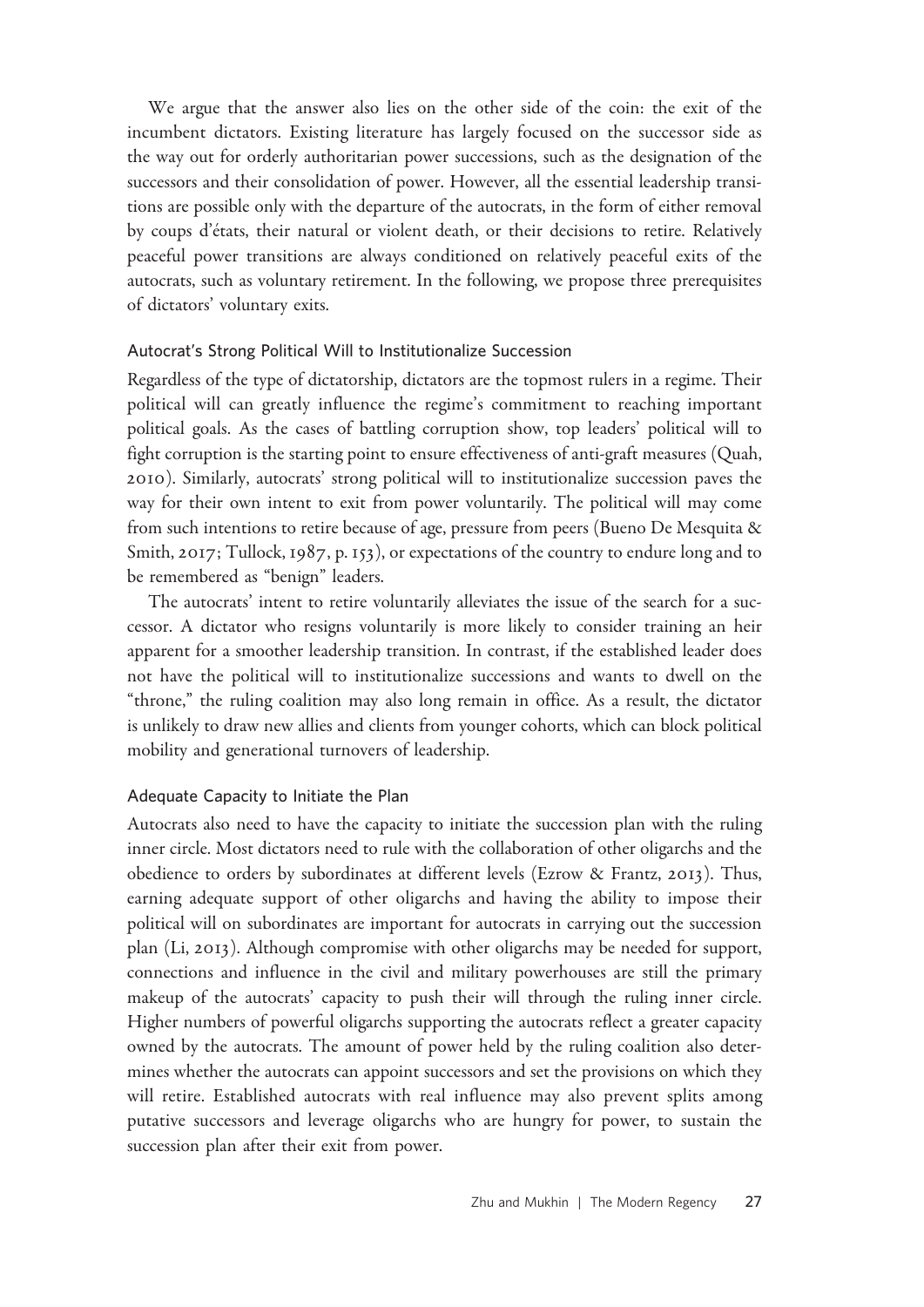#### Reliable Retirement Packages

Finally, autocrats would consider the way they leave office to ensure their post-exit survival (Goemans, 2008). Irregular exits often entail violent post-exit fate, such as prosecution or capital punishment (Chiozza & Goemans, 2011), whereas regular removals tend to result in peaceful retirements. If we assume that the dictators prefer retiring regularly to having undesirable outcomes, they may need to take specific measures to guarantee themselves favorable retirement treatment. They want to ensure that any potential payoff or regular pay after retirement will be higher than the outcome of reneging on the rules and conventions about retirement if such rules exist (Wintrobe, 1998). The retirement package negotiated will likely include retaining power to police new leaders, leverage and bargain with the new leaders; post-exit immunity and access to rent-seeking through their networks; and the condition that their accomplishments/ regulations are respected and not rolled back (Goemans, 2000). If the autocrats are incapable of establishing a mechanism that keeps them safe, they will lose their legacy and ability to prosper after resignation. This possible result may prevent a dictator from stepping down, since the lack of power may pave the way to disappearance in obscurity.

In addition, if institutionalized succession also implies the dictator's peers being removed from power, the dictator must provide peers with credible retirement plans as well by providing them the approximate equivalent to staying in power. Once the entire ruling coalition is bought off, the subordinates should also admit generous payments and retire along with the dictator.

#### The Emergence of a Modern Regent

We argue that if the autocrats meet the proposed prerequisites of voluntary retirement, they are more likely to quit office in a peaceful way. They may also preserve a certain amount of power to engage in overseeing successors because the retired autocrats have a stake in the successor's policies. The retired autocrat often becomes a political chief who exerts pressure on the new ruler from behind the curtain, or a *modern regent*. Such a condition has allowed various dictators or organizations to keep regimes stable despite coups and splits, such as in Deng's China and PRI's Mexico (Gil-Mendieta & Schmidt, 1996) and in the less pronounced cases of communist Laos and Vietnam, where resilience was ensured by the consensus of families of revolutionaries and their princelings. This mode of power transition constitutes a modern regency in authoritarian regimes.

#### DICTATORS AFTER THE TYRANTS: CHINA AND THE USSR

The cases of China in the Age of Deng Xiaoping and the USSR after Stalin are outstanding examples for comparison of autocracies that have institutionalized power transitions in different manners. The two regimes share numerous similarities: both are autocratic party-states where Leninist parties enjoy a monopoly on the use of force, control the information flow, prohibit opposition parties, and substantially intervene in the economy (Dimitrov, 2013). The Chinese Communist Party (CCP) inherited many institutions and norms from its Soviet elder brother (Shirk, 1993), such as the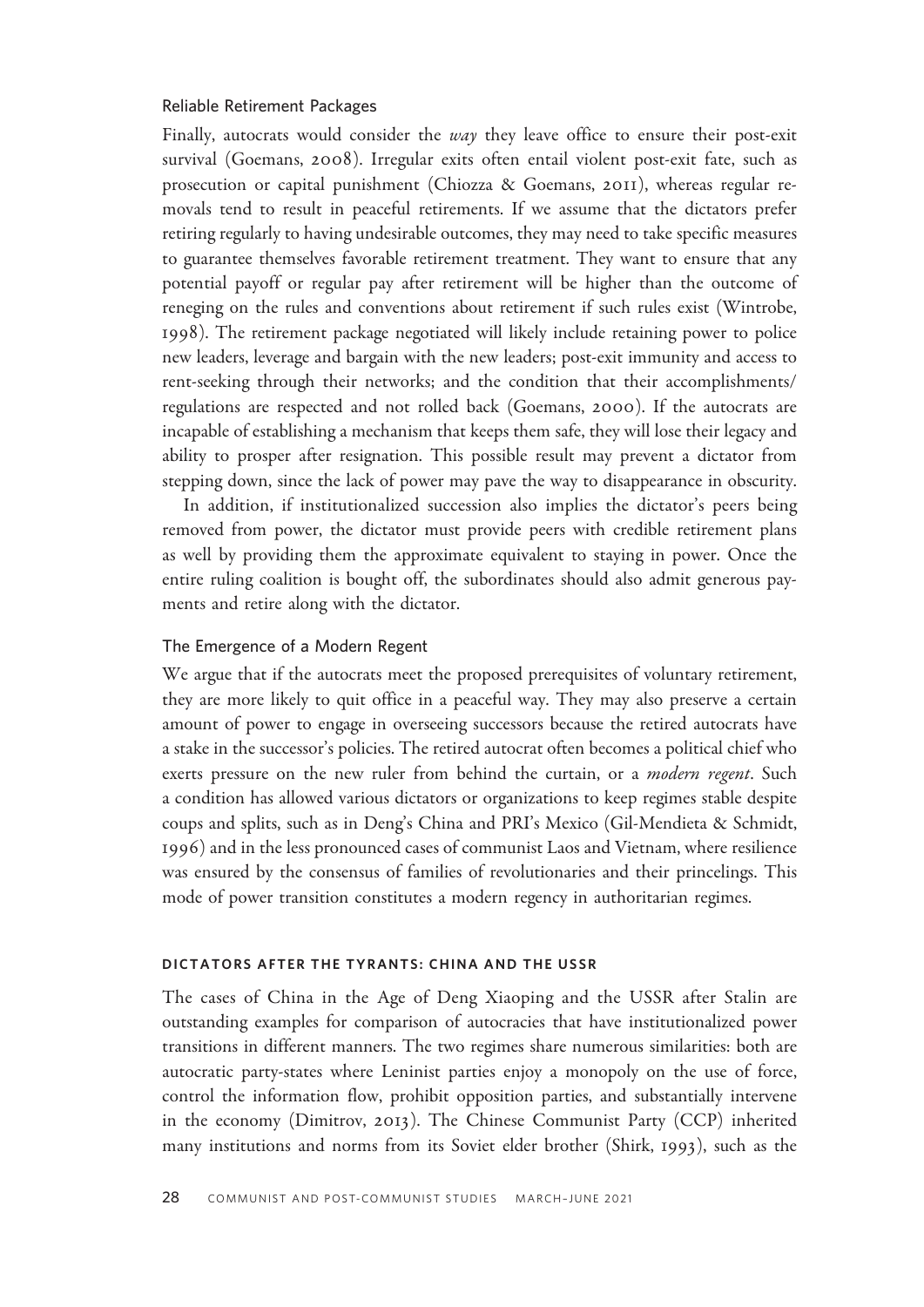mechanism of cadre selection (Burns, 1987), principles of collective leadership, and de jure leadership selection, and the practice of regular convening of plenums and congresses.

After the respective deaths of Mao and Stalin, political elites in China and the USSR both acknowledged the importance of institutionalization of elite politics. In China, institutionalization commenced with Deng Xiaoping's speech at the Third Plenum of the 11th Party Congress in December 1978 (Dittmer, 2003), which intended to solve significant political and economic challenges that had been plaguing the country. The Chinese leadership was generally aware of imperfections in the CCP's organization, such as the lack of effective institutions and checks on arbitrary authority, and wanted to avoid falling under a new dictatorship (Fewsmith & Nathan, 2018; Teiwes, 2001). As Deng summarized in 1980, the major political concerns of the CCP were leaders' overconcentration of power, concurrently holding numerous posts, ambiguity in the division of labor between the CCP and the government, and leadership succession. Deng subsequently announced political reforms to address the problems.

Likewise, the Soviet elites who survived the death of Stalin shared a common intention to avoid absolutist rule in favor of collective leadership. They realized that overcentralization of power in Stalin's hands atrophied institution and reinstitutionalized the party after its disintegration under Stalin's reign (Gill, 1985). The concerns that paved the way for further institutionalization of the Soviet Union's elite politics were expressed in the famous Khrushchev report "On the Cult of Personality and Its Consequences." He condemned Stalin for inspiring the personality cult, violating the Leninist principle of collective leadership, and disregarding such essential institutions of the Communist Party of the Soviet Union (CPSU) as the Central Committee and Party Congress.

Nevertheless, while Chinese leaders demonstrated an eagerness to search for appropriate successors and set up corresponding institutions for power transition, Soviet leaders appeared to be more obsessed with the restoration of collective leadership. This set the two regimes apart regarding the institutionalization of elite politics (i.e., routinization of politics in the highest bodies of the communist parties such as the Politburo, Standing Committee of the Politburo, Secretariat, and Presidium), leading to the emergence of very distinct power transition mechanisms in the two countries, thereby entailing different consequences for regime survival.

#### Autocrats' Political Will

Stalin died without clearly appointing a successor. He intentionally avoided the emergence of any of his subordinates above others. By providing them access to information sources selectively, he kept them in an inferiority complex, making them experts only in their own domains. By the end of his rule, a quasi "collective leadership" of putative successors was supposed to solve the problem of succession to Stalin. Having survived through the command of the unpredictable tyrant, each of the men yearned to rule the country collectively, as their declarations about collective leadership reflected, and none of the oligarchs wanted to let any of their peers become the next tyrant (Khlevniuk, 2015). They were still relatively young and desired to choose a successor among themselves: the average age of the Presidium members when Stalin died was 57.7, with the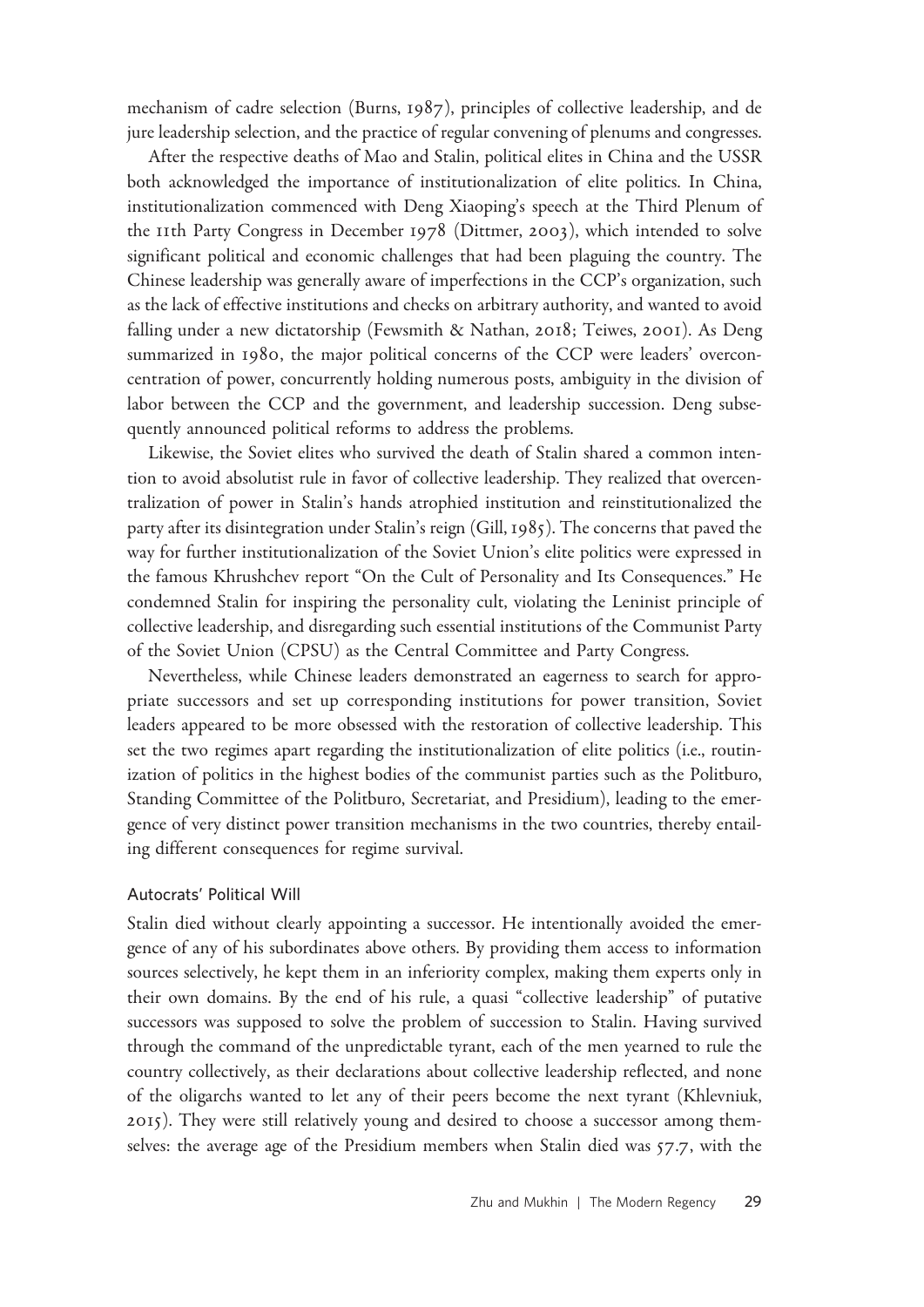| Leader Name (birth year) | Age, years |
|--------------------------|------------|
| Beria (1899)             | 54         |
| Bulganin (1895)          | 58         |
| Kaganovich (1893)        | 60         |
| Khrushchev (1894)        | 59         |
| Malenkov (1902)          | 51         |
| Mikoyan (1895)           | 58         |
| Molotov (1890)           | 63         |
| Pervukhin (1904)         | 49         |
| Saburov (1900)           | 53         |
| Voroshilov (1881)        | 72         |
| Average age              | 57.7       |

TABLE 1. Soviet Union Presidium, March 1953

Note: Members are ranked by the alphabetical order of their last names.

oldest of them, 72, and the youngest, 49 (Table 1). Such a situation led to a contest for the top leadership position. The power struggle between Beria, Malenkov, and Khrushchev ended with the execution of the first, the purge of the second, and the establishment of Khrushchev in the post of the first secretary in 1957 at the age of 63.

Several years into his rule, Khrushchev, at that time 67, finally ventured to impose term limits on officials and regular renewal of the leading bodies by implementing a new version of the Rules of the CPSU at the 22nd Congress in 1961. According to the newly implemented Article 25, a quarter of the Central Committee and Party Presidium were supposed to be renewed at each regular election. Term limits were set for the members of the Presidium: as a rule, none of them were allowed to take their post for more than three consecutive terms, with the most extended period of rule reaching 12 years, except for outstanding members of the Presidium of generally recognized prestige and high political, organizational and other qualities (CPSU, 1961). Khrushchev was going to entrench these developments in the new constitution and utilize the turnover rule to marginalize his opponents while retaining his clients in the leading body (Brown, 1978). However, the party oligarchs did not share Khrushchev's enthusiasm about rejuvenating the system. When his former protégé Brezhnev replaced him as a result of a coup, Article 25 was abolished. During the 23rd CPSU Congress, the leaders agreed to rule by collective leadership, regulations on term limits having failed to remain in the Party Constitution.

China also went through a succession crisis before Deng Xiaoping could take command. The demise of Mao Zedong left the country not only with a crisis of faith spawned by the ten-year Cultural Revolution but also with intense political rivalries between contending factions of political elites (Baum, 1994). After the arrest of the Gang of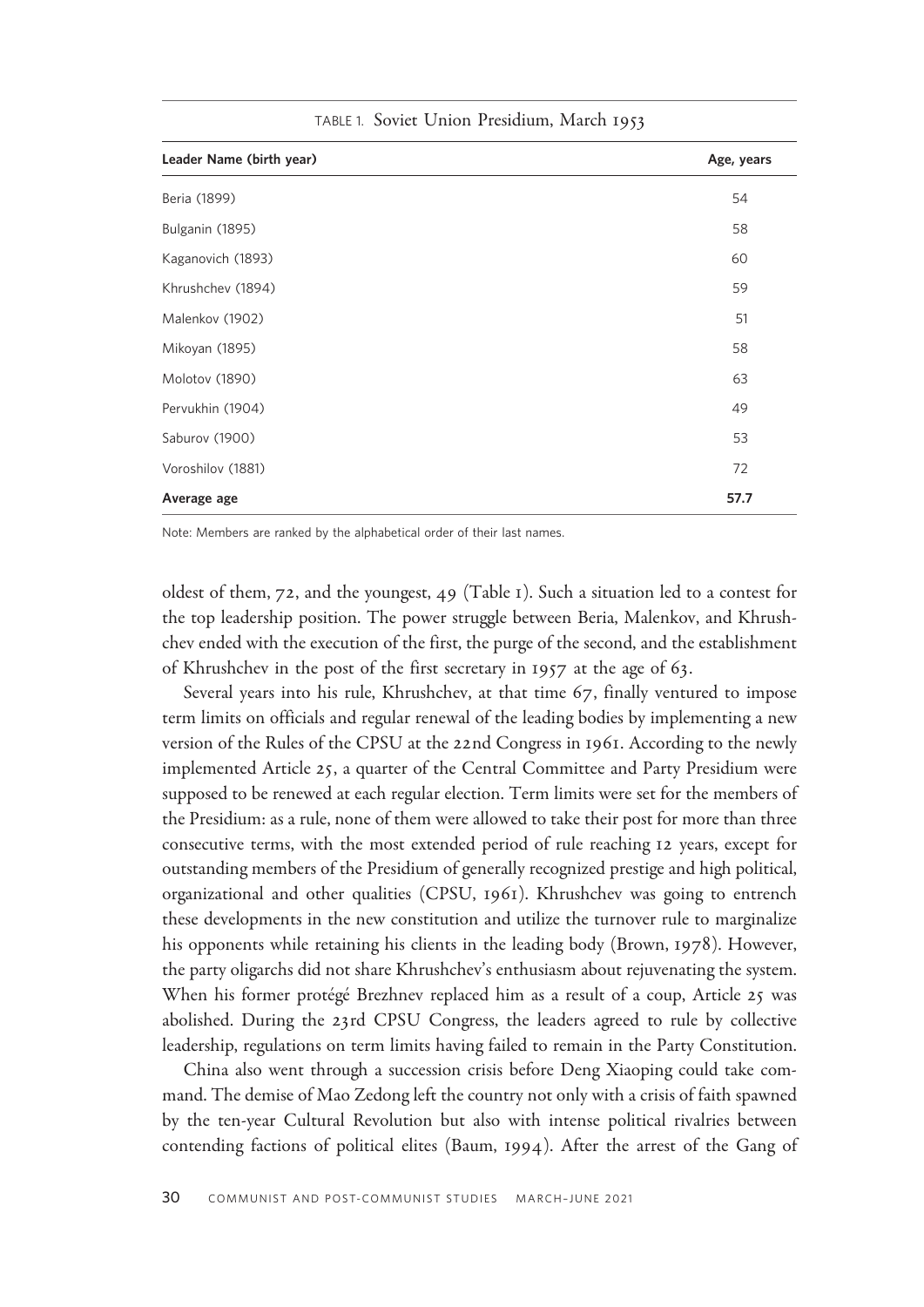| <b>August PSC Members</b> | <b>August PSC Members</b> |                        |            |
|---------------------------|---------------------------|------------------------|------------|
| August 1977               | Age, years                | September 1982         | Age, years |
| Hua Guofeng (1921)        | 56                        | Hu Yaobang (1915)      | 67         |
| Ye Jianying (1897)        | 80                        | Ye Jianying (1897)     | 85         |
| Deng Xiaoping (1904)      | 73                        | Deng Xiaoping (1904)   | 78         |
| Li Xiannian (1909)        | 68                        | Zhao Ziyang (1919)     | 63         |
| Wang Dongxing (1916)      | 61                        | Li Xiannian (1909)     | 73         |
|                           |                           | Chen Yun (1905)        | 77         |
| Average PSC Age, years    | 67.6                      | Average PSC Age, years | 73.8       |

TABLE 2. Chinese Leadership Age after the Death of Mao Zedong

Note: Members are ranked by the officially publicized order.

Four and the rehabilitation of several elites who were victimized by the Cultural Revolution, the major showdown was between Hua Guofeng, a putative successor to Mao followed by a faction of Maoist loyalists, and Deng Xiaoping, who returned to power relying on his "extensive network of personal ties to an influential group of senior party and military leaders" (Baum, 1994, p. 4; Meisner, 1999). In August 1977, a new Standing Committee of Politburo (PSC) of five members was elected, with Hua ranked first and Deng ranked third. The average age of this PSC was 67.6, already ten years older than their counterparts in the Soviet Union.

During the Hua Guofeng interregnum, while Hua tried to boost his credentials by imitating his predecessor, upholding Maoism through the two "whatevers," revising the state constitution, and introducing an ambitious Ten-Year Plan of economic development, Deng and his supporters struck back by emphasizing "emancipating thinking" and "seeking truth from facts." With Deng's power and popularity growing throughout 1978, the Third Plenum at the end of that year ratified his triumph by adopting a number of changes, including shifts in the party line and economic orientation, restoration of various institutions, rehabilitation of the remaining Maoist purge victims, and appointment to key positions of several of Deng's loyal followers (Baum, 1994; Meisner, 1999).

Although Deng had to constantly manage the potential rifts between different factions, his reform coalition finally gained the upper hand in the post-Mao succession crisis, and the loyalist faction was gradually eased out of power. After Hua Guofeng and his supporter Wang Dongxing were ousted from the PSC and replaced by Hu Yaobang and, later, Zhao Ziyang, the average age of the PSC rose to 73.8 in 1982, or 78.25 if the "potential successors" Zhao and Hu are excluded (Table 2). Being aware of the fact that the elders could not live forever, Deng embarked upon a search for successors and launched a large-scale campaign for rejuvenation of the party, which included mass retirement of the old cadres and replacement with young professionals, the enshrining of age limits for several posts in the Constitution, and the establishment of several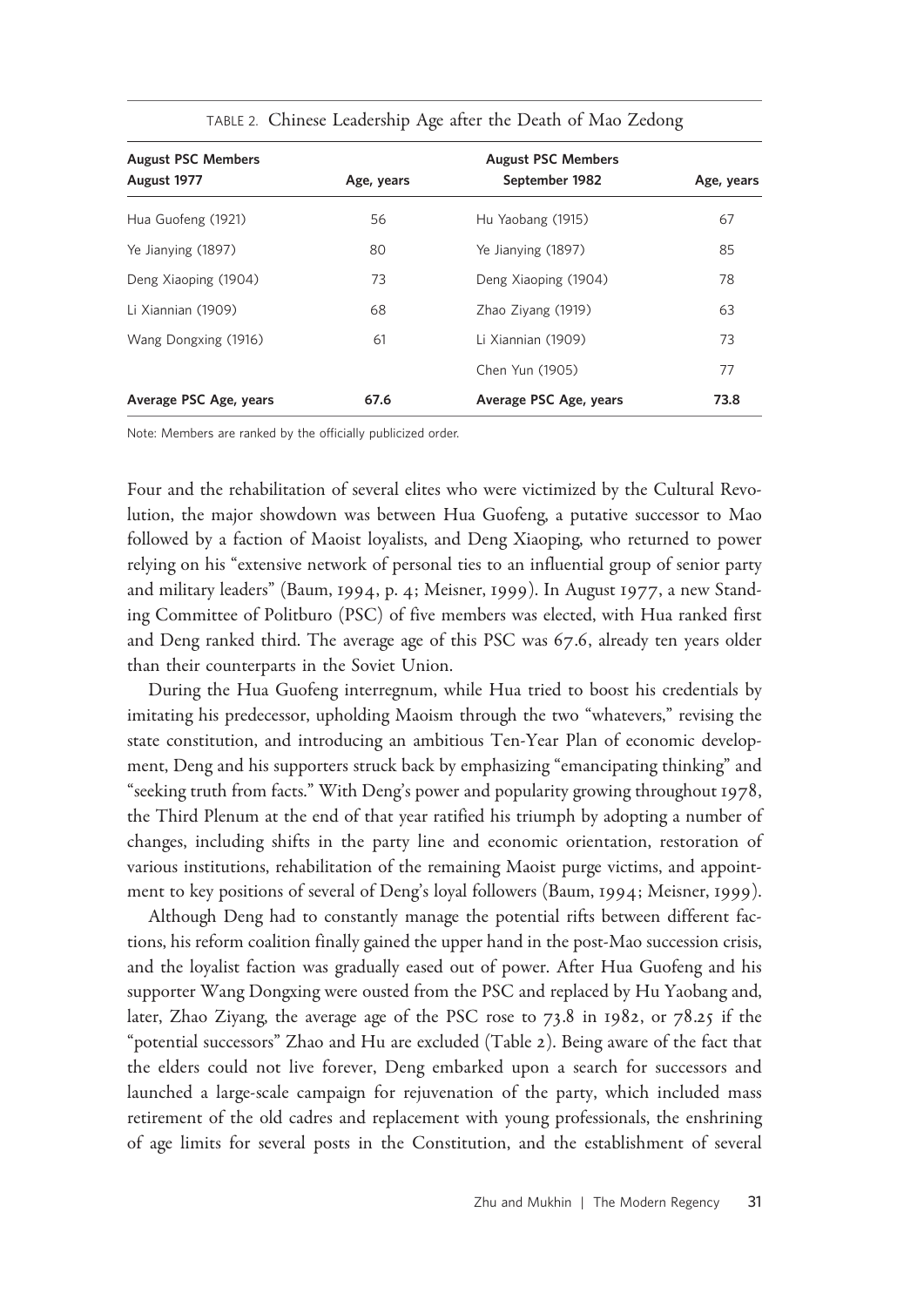transitional arrangements on the transfer of power. Leadership rejuvenation proved to be successful in China and ostensibly helped regime survival until the present day (Zeng,  $20I4$ ).

The contrasting patterns of China and Soviet Russia show how the likelihood of searching for successors grows with the age of the incumbents. This argument is supported by the fact that aging Brezhnevites started to think about power succession when they realized that their time was up. They chose a successor from the younger cohort— Gorbachev—after the departure of General Secretary Chernenko, who had been assigned to his post at the age of 73. While leadership incentives concerning institutionalization often intersect, the role of historical contingency is undeniable. Regardless of path dependency, following the departure of former strongmen and the rational calculations of authoritarian leaders, the age of the surviving cohorts in the USSR and China no doubt played a role during critical junctures as the political situation developed (Thelen, 1999), resulting in political elites perceiving different levels of urgency for setting up the rules of succession.

#### Autocrats' Capacity

The introduction of succession arrangements has largely depended on the capacity of the initiators of retirement. Kou (2006) explains why Deng managed to set limitations on elite politics, while neither of the Soviet leaders succeeded in doing so. He classifies leaders into two categories: leaders with personal authority and leaders with power given by their appointment. Leaders with personal authority are argued to possess sufficient informal power to create institutions so that their successors cannot roll back their initiatives. In contrast, leaders whose power is determined by their post depend mainly on the selectorate to establish institutions and need to rely upon a broad coalition of supporters.

Shirk (1993, p. 71) finds the elite politics in the USSR more standardized than that in China, arguing that compared to China, most of the decisions taken by the Soviet leadership were initiated by the Politburo and endorsed by the Central Committee. Thus, the scope for informal politics was narrower in the Soviet Union. Khrushchev had to rely on the selectorate while promoting his reforms. Even after the defeat of the so-called Anti-Party Group, which claimed Khrushchev's political victory, he still had to compromise to pursue his goals, because he did not have any given outstanding credentials to raise above the members of leading coalition. Thus, for him, it remained a gamble to defy the consensus of one or two dozen members of the ruling group. For instance, since Khrushchev's victory over the coup d'état, his leadership style had grown personalistic. He diminished the institutions of collective leadership, reshuffled leadership personnel, and acted on his own whim on principal policy issues.

His behavior fueled growing dissent among the oligarchs, and he gradually lost support among the allies in the Presidium and Secretariat (Gill, 2018, pp. 186–194) because the most critical concern among the Soviet elites had always been ruling by collective. Eventually, he was overthrown by yesterday's allies. Brezhnev rolled back Khrushchev's initiatives on leadership turnover, among other undertakings. He announced the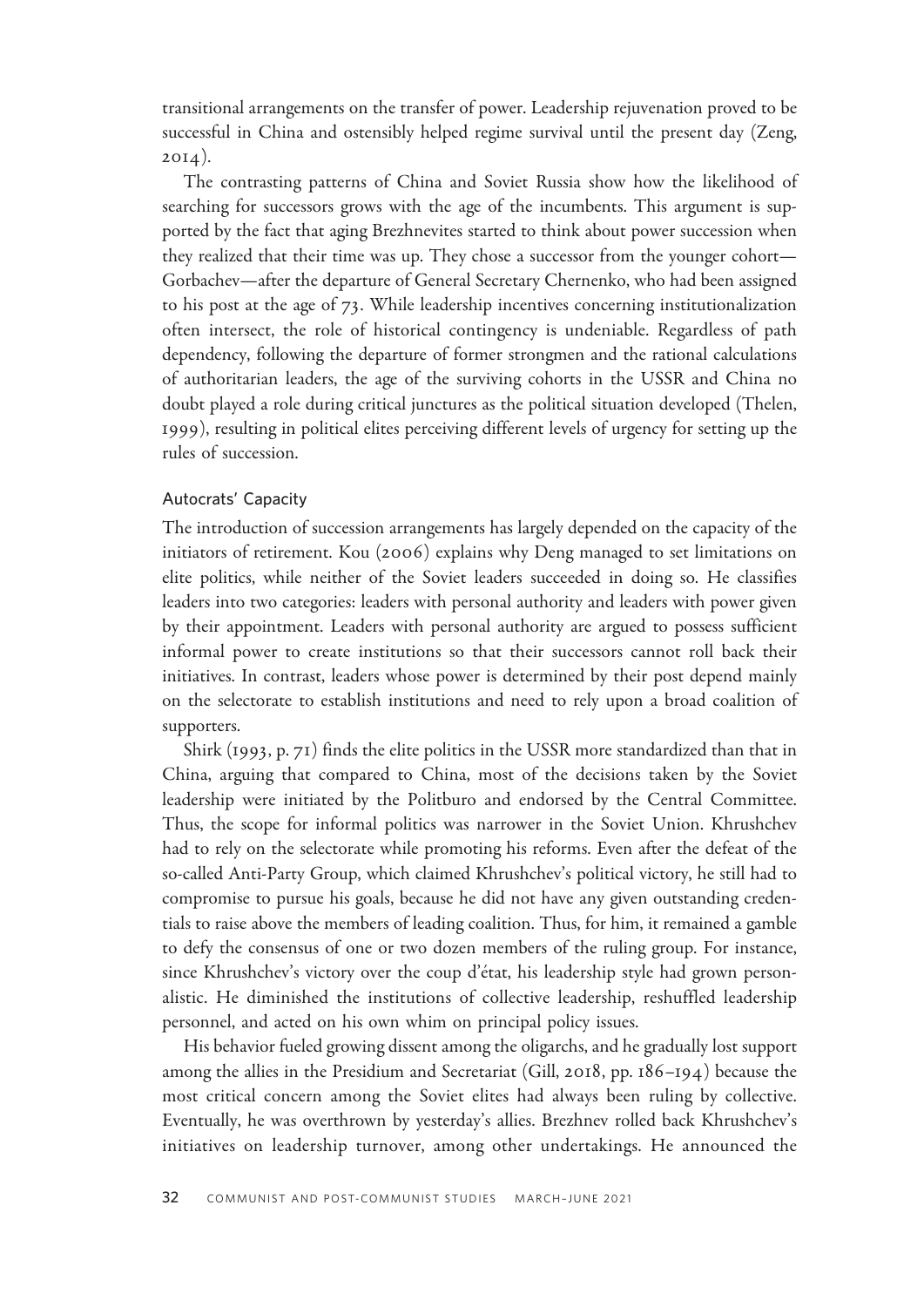"stability of cadres," providing the oligarchs with life tenures in their posts. While the oligarchs were allowed to hold power, few of them considered succession.

In China in the 1980s, power was shared among the revolutionary elders or "eight elders" (ba da yuan lao), who were the most prominent generals, each of whom had made a notable contribution in the foundation of the regime. Their role in the landmark events of the revolution helped determine their high positions in the CCP and provided them with unchallengeable authority (Manion, 1992). Their deep patron–client ties were ubiquitous and spread around the entire regime, and their power was not granted to them by their offices. Instead, the institutes were adapted to their power and will. The outstanding example was the Central Advisory Commission created in 1982 to accommodate long-serving Central Committee members as a forum for them to continuously influence politics after retirement. This situation laid the foundation for such a phenomenon as "old men politics" (lao ren zheng zhi), which usually means behind-the-scenes interventions by retired high-ranking officials in the ongoing political affairs of China. After the death of Mao Zedong, old men became a crucial element of informal leadership in the PRC.

Complementing Kou's (2006) classification, a more pragmatic approach to measuring Deng's power would be an analysis of his networks compared to the networks of the other elders. Deng's work style always came from backstage, as he was maneuvering to pursue desired policies. Back in the times of the Great Leap Forward, he collectively worked on the major party and state affairs along with Liu Shaoqi, Zhou Enlai, Chen Yun, and others, while Mao was "on the second line." Substantial influence in the Second Field Army (one of the places where Deng intersected with Hu Yaobang) granted him sufficient authority in the military. He also relied on powerful figures in the army such as Yang Shangkun and Yang Baibing, who were later responsible for the suppression of the Tiananmen movement. Some of the elders were indebted to Deng for their rehabilitation after the Cultural Revolution. Similar past revolutionary and political struggle experiences between Deng and the other elders made them share similar views and visions and earned Deng tremendous trust of the other elders (Wang, 2013).

Such informal power let Deng successfully set in motion leadership rejuvenation without significant dissent. As Deng put it, the selection of successors would be "a comparatively easy [question] to solve while veteran comrades [were] still around" (Teiwes, 2001, p. 75). The ongoing reform demanded rejuvenation of leadership; therefore, the leadership succession involved two tasks: the retirement of veterans and the recruitment of young specialists. Deng insisted on gradual transition: he urged the importance of attracting young cadres to leadership posts while veterans could supervise and guide the young if deemed necessary (Manion, 1992). He basically handpicked four consecutive successors for China. While Deng was the agenda setter, he was not an absolute one because he abhorred the personality cult and sought compromise among the elders (Shambaugh, 1993). His first appointed successors, General Secretary Hu Yaobang and Premier Zhao Ziyang, could never bypass the opinions of the elders (Shirk, 1993, p. 74). This resulted in acquiescence to purging his clients and acceptance of the bargained Jiang Zemin on the paramount leadership posts in 1989.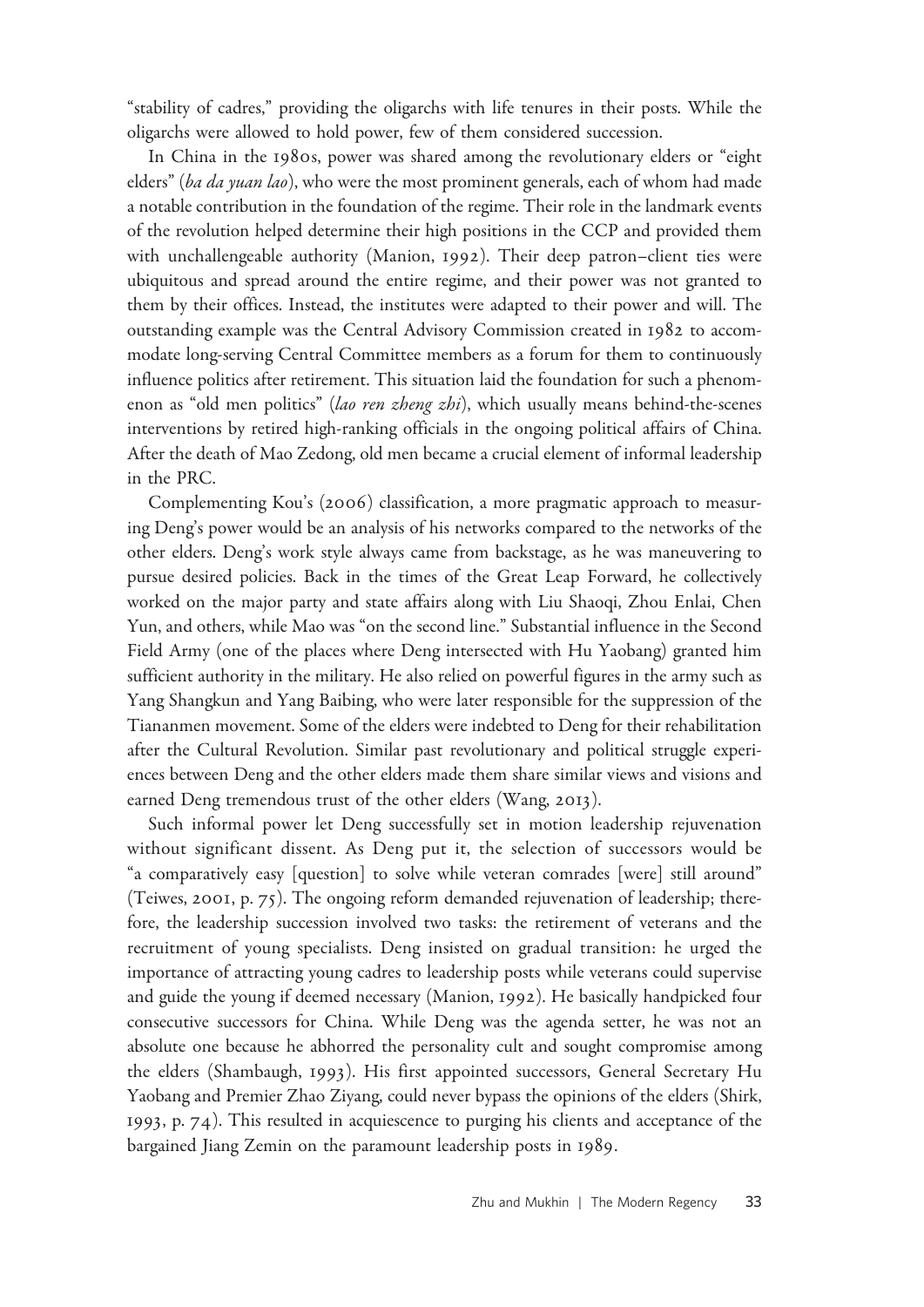This comparison shows how different *capacity* of the authoritarian leaders affected the divergent approaches to institution building. In contrast to Deng who ruled by consensus, relying on his informal power and connections, Khrushchev, lacking adequate capacity, had to continually maneuver among the oligarchs to promote his policies because the success of his endeavors largely depended on the continually fluctuating support of oligarchs. Unlike Deng, Khrushchev stubbornly overlooked principles of collective leadership and his peers in the Politburo and Secretariat. Even though Khrushchev had some clients in the Presidium, they could not help because they did not constitute the majority, and the majority turned against him. One of his loyal clients finally succeeded him in the post of general secretary following a coup.

#### Retirement Plan

The USSR also failed to come up with a credible elite retirement system. In the Soviet Union, members of the Politburo and the Central Committee were placed in the upper echelon of the nomenklatura. They had access to exceptional wages and services inaccessible to average citizens: personal transportation, luxury flats, and *dachas* (country houses), discounts in official restaurants, quality food supply, a healthcare system, and other extras (Kryshtanovskaya & White, 1996).

However, this luxurious life was not guaranteed once a leader retired. Retirements in the top echelon of the Soviet power, to a certain degree, replaced bloody purges of Stalin's era. It had been done in mainly two ways: retirement from all party and state posts or removal from the Central Committee to less prominent offices, such as regional party secretaries and ambassadors in faraway countries (Gill, 2018, p. 233). Either way, the privileges enjoyed by the officials dropped off greatly after retirement, which was especially the case for the Politburo and Central Committee members of the Khrushchev era and onward. Moreover, leaders felt uncertain about their entitled privileges after retirement without a credible retirement package. The uncertainty intensified after the failure of the Anti-Party Group's coup. While in the past at least high-level retirees, who had been loyal to the general secretary, would be set up with pensions with decent coverage, after the Anti-Party Group's coup, the access to nomenklatura advantages could be almost entirely cut for the retirees. Historical accounts report tear-provoking miserable lives of retired then-prominent Politburo members, such as Malenkov and Tikhonov (Zhirnov, 2003).

Thus, the higher members of the CPSU would rather stay in their posts as long as they could to preserve the greatest amount of luxury in their lifestyles, along with access to the apex of power. As a result of failure to implement an efficient leadership rejuvenation system, oligarchs could outlive in power any of the general secretaries. The oligarchs' reluctance to retire explains the USSR's gerontocracy of the '70s–'80s and the succession crisis of 1982–85, which eventually forced the Soviet "old men" to seek a young successor to the post of the general secretary. When Gorbachev was elected, for the first time in history the Soviet Union experienced the situation of a young general secretary facing up to a Politburo full of veterans.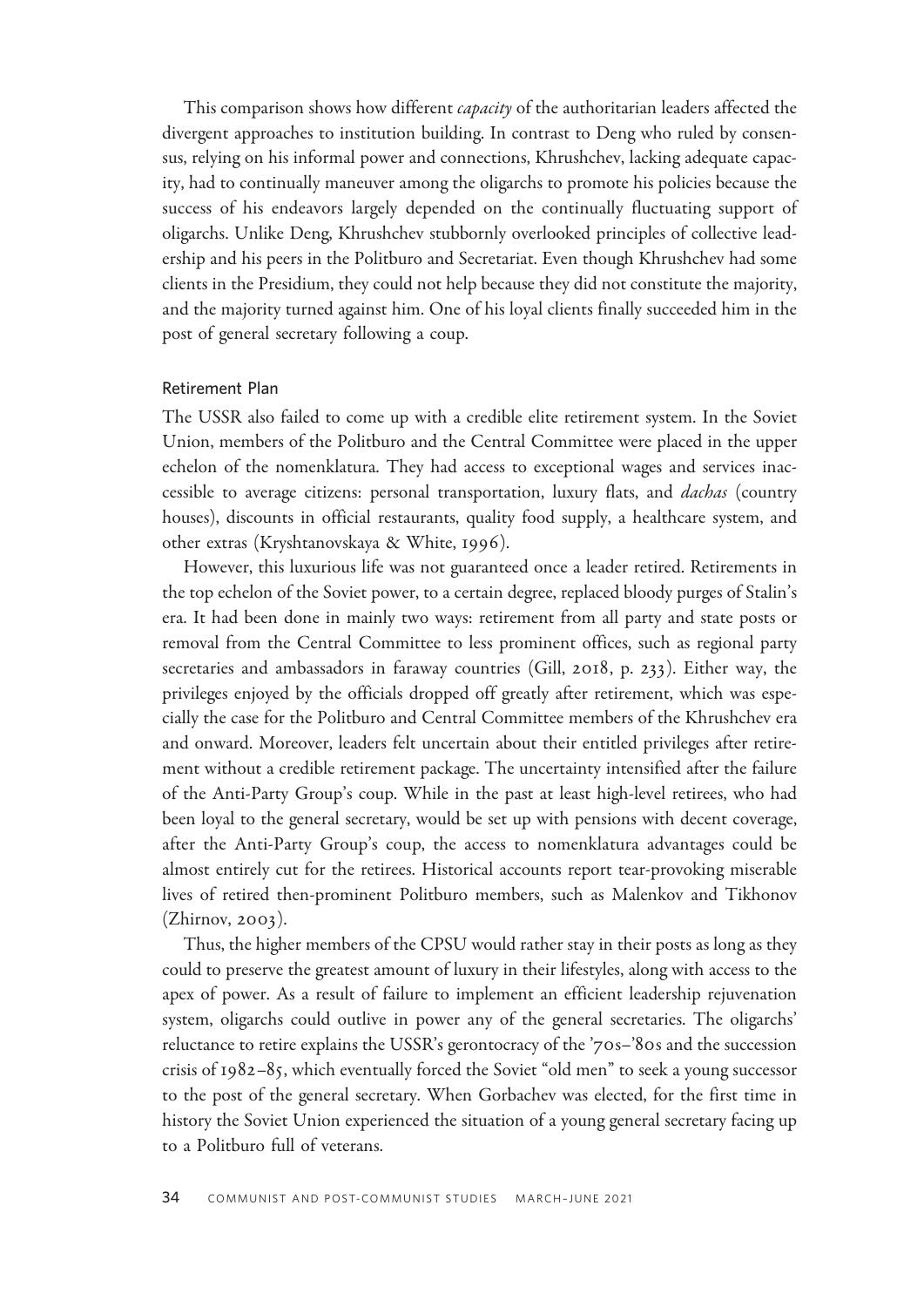Instead, Deng's leadership of China resulted in a credible retirement policy for the old cadres. The stratified pension scheme, which had been introduced in 1978, facilitated the retirement of approximately 4.6 million revolution and post-revolution cadre members in favor of young professionals. The scheme considered the status of retirees and entitled them to pensions as high as  $60-100\%$  of their previous salaries, along with medical treatment and, in some cases, a means of personal transportation. On top of material welfare provisions, pensioners could still maintain considerable political entitlement, which the "old comrades" often cared about the most, such as the link with their work unit (dan wei) by visiting their former workplace, accessing party documents, and advising the young cadres. The aforementioned Central Advisory Committee also formally granted top elders the privilege of sitting in Politburo meetings and ruling above the frontline incumbents during political crises perceived by elders as detrimental to regime survival. In 1985, 131 old revolutionaries, including Ye Jianying, one of the top elders inside the Politburo, stepped down from the leadership of the CCP (Manion, 1992).

By having successfully retired most of the aging cadres, the CCP managed to avoid gerontocracy. Pension and ability to rule from behind the scenes created a clear commitment and better motivation for the Chinese leaders to leave their official posts and find successors. In contrast, the Soviet elites disregarded the issue of pensions for the oligarchs, leaving them in the position of having to hold on to their posts as long as they could.

#### Modern Regency vs. Parallel Succession

In sum, respective leadership configurations and historical contingencies affected whether the three prerequisites were present in the two countries. In China, with the three conditions present, Deng was able to lay the ground for crucial innovations, such as term limits and generational rejuvenation that replaced life tenures (Dittmer, 2003). Along with the implementation of the dual-generation designation of successors, leadership transition since Jiang's ascendancy has ceased to be an event threatening a dangerous split among the elites as it was under Mao's and even Deng's time. Establishment of term limits in post-Mao politics put an end to post-retirement punishments for any of the leaders, since term limits helped to strengthen the commitment between the incumbent and other political elites (Ma, 2016). Deng's arrangements institutionalized a modern regency under which the incoming leadership generation *coexisted* with the outgoing leaders. The retired leadership generation could gradually give up power but also interfere in governing the country, although not without internal tensions, through the informal realm of politics (e.g., the elders like Deng) in crises.

With the three conditions absent, elite power transition in the USSR did not have a plan for routinization. Crises during power transition have been an inborn feature of the Soviet system (Rush, 1965). Each nascent leader lacked legitimacy; he needed to accumulate the power and establish himself in the post of the senior secretary by outweighing his rivals. In the USSR, a leader would come to authority not based on appointment, but by appropriating power. The Soviet Union had not seen any instance of peaceful antemortem succession. All events of power transition, except for the anti-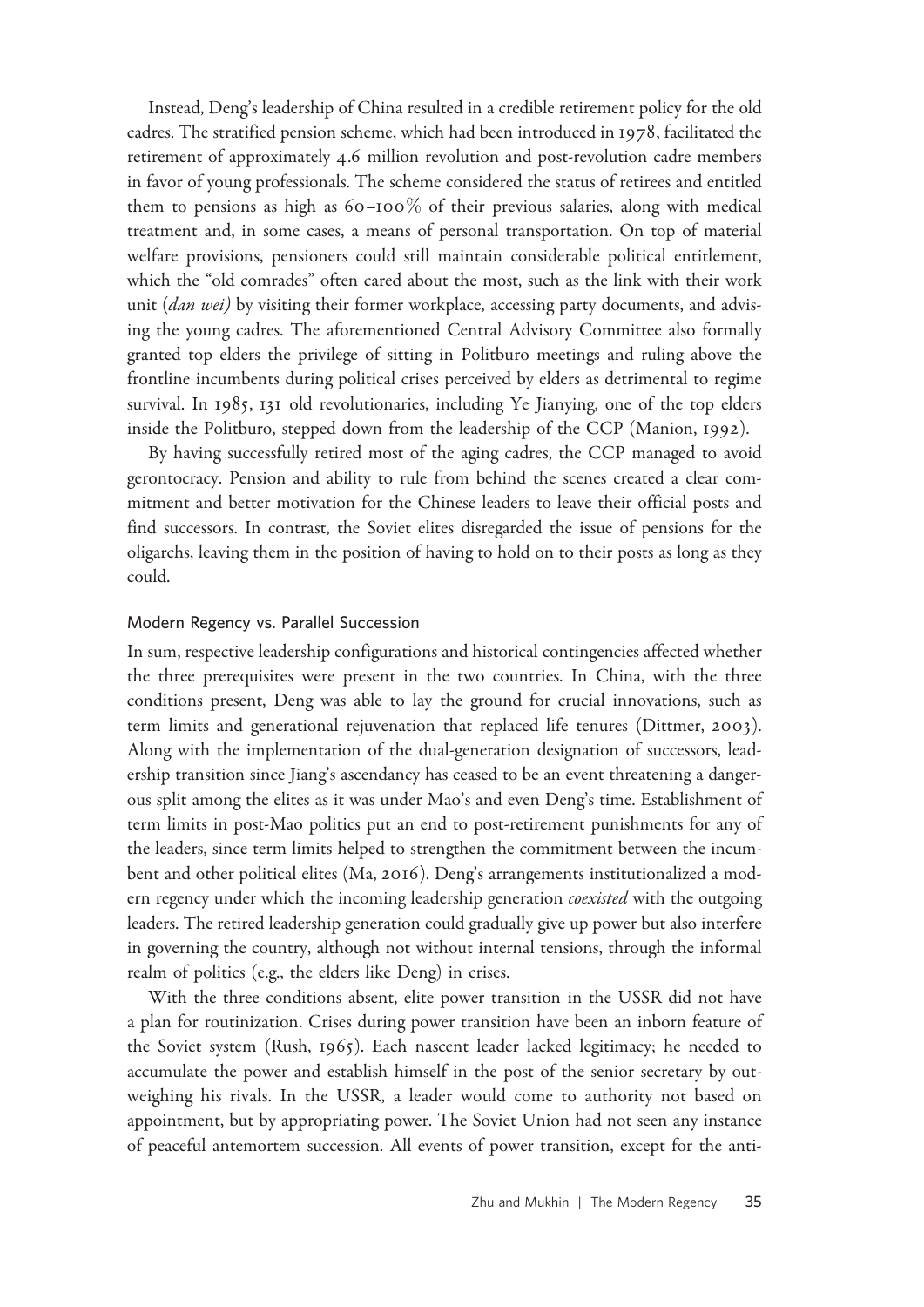Khrushchev coup, started after a terminal sickness or death of former paramount leaders. Therefore, clashes in the Soviet Union for the top leadership position were held among the regime's oligarchs, rather than between incumbent and successor as in China due to the formalized arrangements on power succession. We define the Soviet type of leadership transition as *parallel succession*, under which a nascent leader follows the outgoing dictator postmortem or after a coup.

## ELDERS VS. THE YOUNG COHORT: DIFFERENT TRANSITION PARADIGMS AND REGIME CONSEQUENCES

The two distinct paradigms of leadership succession resulted in two types of relations between the party elders and the young cohort during leadership transitions. The modern regency features the coexistence of retired dictators and their successors, while the parallel successions gave little preparation for cohort intersection. In the late 1980s, the partystates of China and the USSR were both going through decisive moments in history: succession struggles on top of reforming economies. We interpret regime resilience during crises through the lens of relations between the old generation and the young cohort.

## Modern Regency: Old Men as Gatekeepers

In China, while most old revolutionaries were gradually retired, the most potent veterans remained in power. Deng's protégés Hu and Zhao found themselves in a confrontation with the party elders, especially the conservative hard-liners, and in dispute with each other due to their different preferences regarding the approach to reform (Baum, 1994). After Hu's ascension to the post of the chairman of the Chinese Communist Party in 1981, the successor's dilemma got underway. Hu was a bold politician, invariably distressing party elders with his decisions. As the de jure first figure in the state, Hu embarked on the path of power consolidation, appointing his followers to essential posts of the CCP. He launched an anti-corruption campaign threatening the elders and their relatives who were involved in corruption. Hu echoed Deng and pledged that the old men must retire, even going so far as to suggest his only patron Deng step down (Lam, 1989). Ultimately, conservative party elders placed the blame for student demonstrations in 1986 and the increasing mass appeal for liberalization onto Hu, who they urged Deng to dismiss immediately. This accelerated Deng's original timetable to remove Hu Yaobang as the party head. In January 1987, at an informal meeting dominated by a group of party elders, Hu Yaobang was relieved of his duties as general secretary (Meisner, 1999). Notwithstanding Deng's promises of institutionalization, the decision on Hu's resignation bypassed the Politburo meeting and other formal norms of the CCP, instead being engineered by party veterans, such as Chen Yun, Peng Zhen, and Bo Yibo (Baum, 1994; Vogel, 2011).

Zhao learned from Hu's experience that it was too early to expect the elders to hang up their axes. Initially, he proceeded more cautiously than Hu in an attempt to make allies of such conservative planners as Chen Yun (Baum 1994). After succeeding Hu, he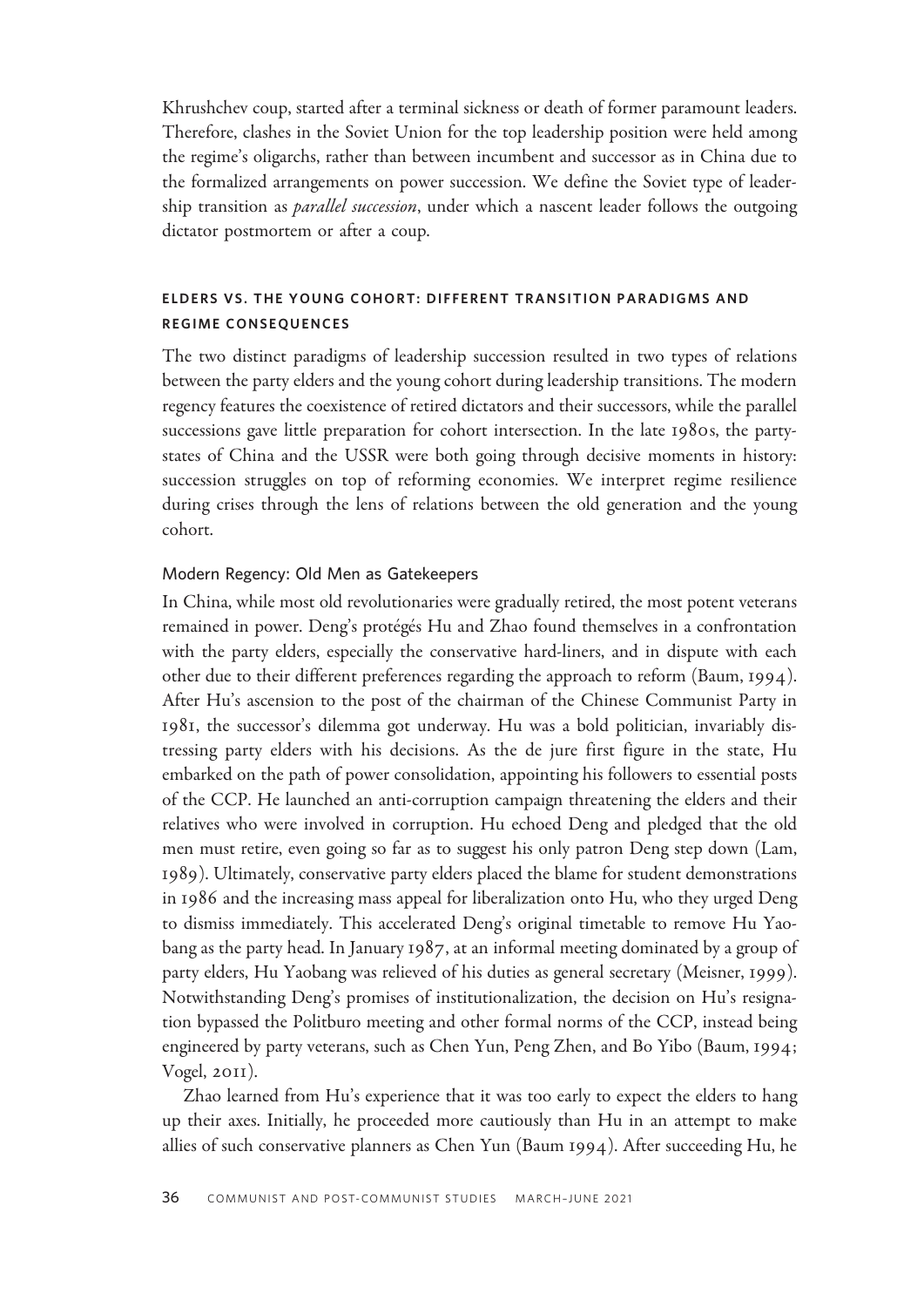chose to avoid political confrontations and focus on economic reform. However, when the economy overheated during the pursuit of major price reform, and people protested, Zhao was the first to be blamed by the veterans and Politburo members for the inflation and public unrest. Before the Tiananmen movement, his rivalry with Premier Li Peng escalated over the treatment of student protesters. According to Schell and Delury (2013), Zhao Ziyang attempted to side with the protesters to counter the conservatives. Eventually, his game ended when he refused to announce martial law in Beijing as was demanded by the elders and backed by conservative peers in the Politburo.

The elders handpicked Jiang Zemin, then mayor of Shanghai, as the third candidate on the post of the general secretary. Shirk (1993, p. 79) argues that the highest party, state, and military posts were given to Jiang because the cases of Hu and Zhao had shown that without institutional power, a designated top leader was merely a lame duck. The conservative elders were in favor of Jiang because of his competence in handling the 1989 protests in Shanghai (Baum, 1994). Deng announced his retirement in 1989 after Jiang ascended to power and quickly gained recognition in Beijing. However, by the time Jiang took the reins of the CCP, Deng's reputation and power were diminished after the downfall of his protégé Zhao Ziyang in the wake of the Tiananmen movement. The conservative coalition led by Chen Yun was stalling the economic reforms championed by Deng. As such, Jiang was reluctant to carry out reform in Deng's preferred manner (Fewsmith, 1997; Schell & Delury, 2013). Deng declared that if Jiang promoted the reform, he would back him; if not, he would support other leaders (Vogel, 2011). Facing the strong conservative tide of the hard-liners and seeking to regain influence in the CCP's proceedings, Deng undertook the renowned Southern Trip to the Special Economic Zones in 1992 as an important gesture to bolster his reform and open-door policy (Baum 1994). While meeting with the military in Zhuhai, Deng made it explicit that those who were against the reform would have to leave office. Now that the army had made a decisive shift in support from the conservatives to Deng (Fewsmith, 1997), local leaders shifted their stance accordingly (Schell and Delury, 2013). Jiang received the signal and pledged his loyalty by speeding up reforms (Vogel, 2011). His candidature was finally sealed in the 14th Party Congress. Before that he adopted a wait-and-see attitude and pursued only those policies that the elders approved.

From 1982 to 1989, Deng supported all of his putative successors, especially in their initial periods. Until Jiang established himself as the general secretary, the elders had never given their successors absolute power—they just stepped down to the second line and carefully supervised them. Elders may have been promoting retirement of the old but were still able to exercise informal power and did so not only to ensure that leadership transition went on well, but obviously also to guarantee that all their interests were respected. Through the 1980s, the retired leaders reshuffled three incumbents and did not pose a threat to the regime.

### Parallel Succession: Perestroika of the Old Guard

At the moment of Brezhnev's death, the Soviet elites did not have any entrenched mechanism of leadership transition. When Brezhnev was already terminally ill, some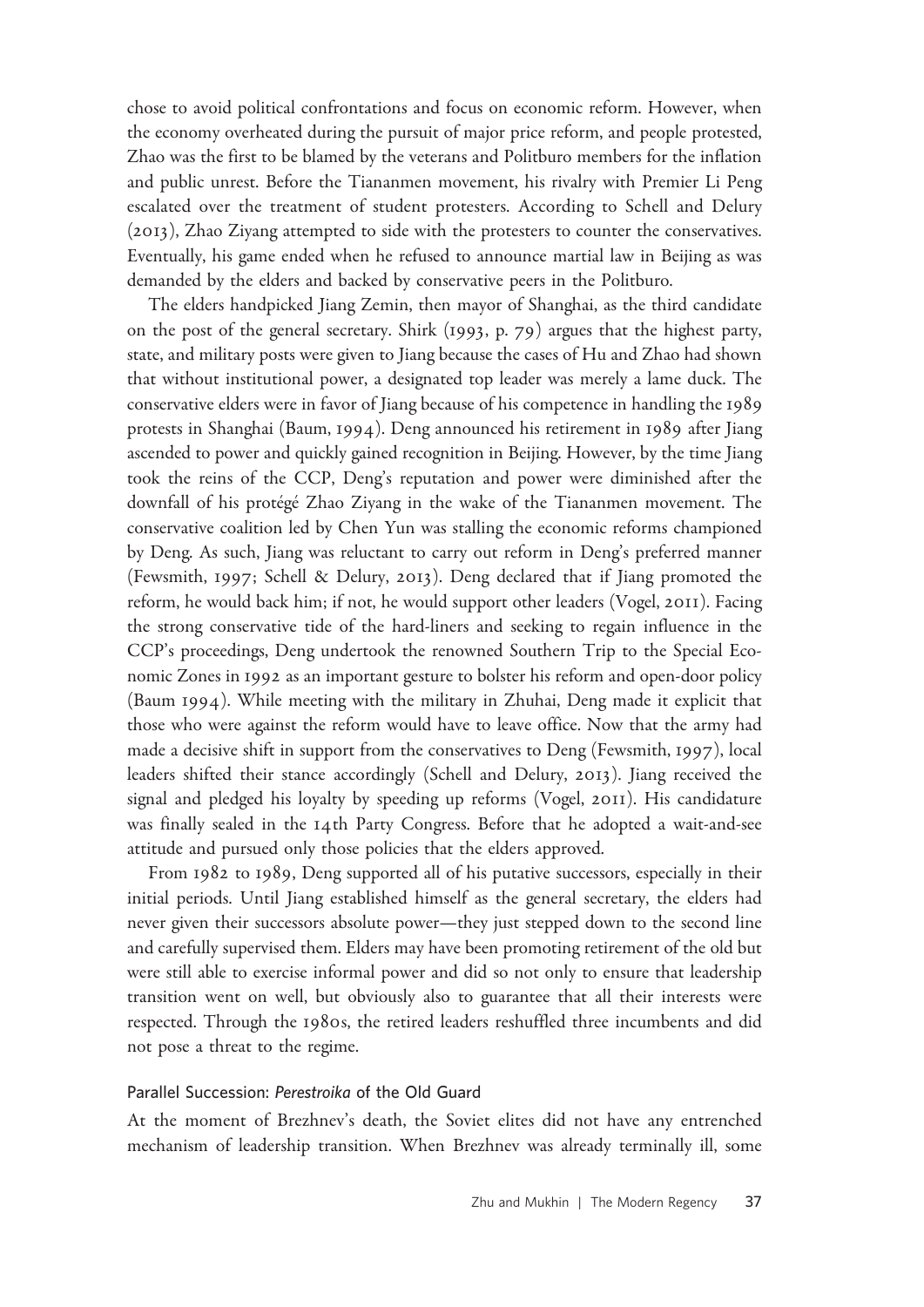of the elites did not allow him to resign voluntarily. Since the power structure in the Soviet Union was built on loyalty to a paramount leader, leadership change threatened to put the oligarchs' interests in jeopardy. Other oligarchs were gradually moving away from Brezhnev, expecting a new leader to present their allegiance to him. When he died, they could hardly put trust in the younger generation. Nevertheless, having experienced Brezhnev's genuine collective leadership, they realized that such a model of leadership only accumulated challenges, but they hesitated to select a young successor, fearing yet another Khrushchev (Gill, 2018, pp. 222–253).

Two of Brezhnev's successors—Andropov and Chernenko—came from his generation, and coincidentally, they both died soon after ascending to the post of general secretary. Andropov's anti-corruption campaign denounced a lot of Brezhnev's younger cohort clients, whereas Chernenko's rule was marked by complete immobility in the top leadership. Only after Chernenko's demise did the elites decide to try a "new broom," Gorbachev. He was chosen in a narrow Politburo vote; nomination and validation of his candidature within the Politburo and Central Committee were well in line with the relatively institutional power struggles that awaited Gorbachev in the coming years, compared to ones in China, where the leaders could be reshuffled on a whim of the party elders.

From 1985 to 1991, Gorbachev was promoting his ever-radicalizing policies at the expense of infighting with rivals. None of the Soviet leaders had made as many reshuffles in such a short term before. Given the respected institutional power of general secretary, Gorbachev eliminated the Brezhnevites' influence by retiring most of them some three years into his rule (Gill, 2018, p. 260). The Central Committee plenum convened in April 1989 saw 98 people resigning from their positions. The party veterans ceased to resist following Gorbachev's persuasion. Thus, he rid the old guards of Brezhnev by clearly violating the party rules (Mawdsley & White, 2000, pp. 200–202). In contrast with China, where the elders supervised the incumbent after the succession, in the USSR, Gorbachev outweighed the party elders and sent them home.

Therefore, although the old generation met the young cohort in the Politburo and Secretariat in the Soviet Union, they did not have anyone powerful enough to claim the leadership position. Instead, the traditional method of power succession broke out with the power struggle around the policy of the new incumbent. The new power configuration did not have enough room to accommodate both the reformist young and the conservative old, and the latter were forced to resign. Though Gorbachev was chosen by the old men, they could not pose a threat to him.

However, Gorbachev still faced resistance. In March 1990, the newly elected Congress of People's Deputies (CPD) abolished the CPSU's leading role in society. That introduced the multiparty system in the USSR. In fear of being dethroned by the members of the Politburo, Gorbachev revamped the party institutions by creating the executive presidency election, which would be subject to the will of the CPD rather than the Politburo and Central Committee (Gill, 2018). Hence, significant threats to Gorbachev came from outside of the CPSU. Given the development of *glasnost*, more people favored more-democratic parties. As such, not only many members of the ruling coalition turned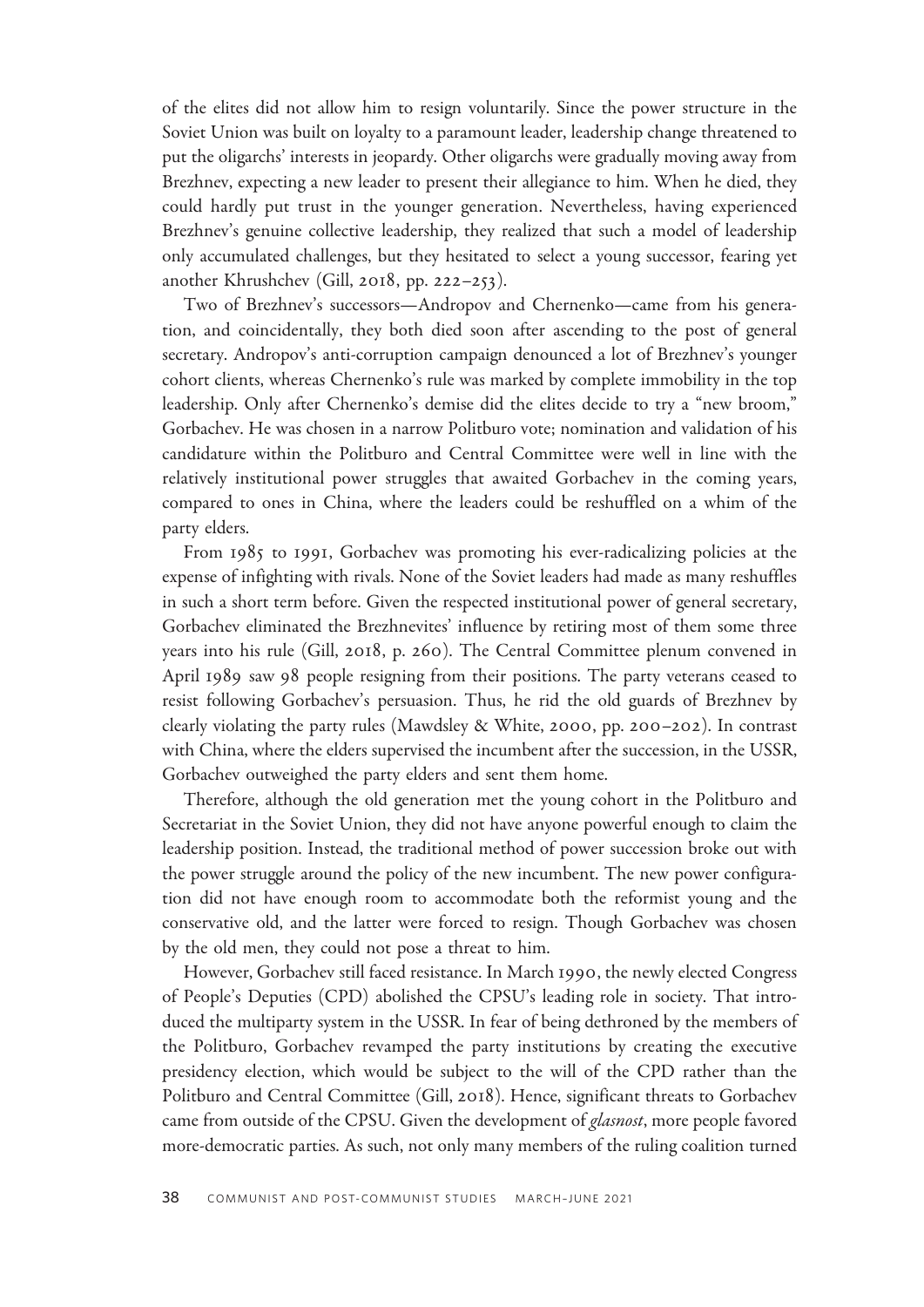against Gorbachev, but the public too. As a result of complex transformations, Gorbachev resigned from the post of general secretary of the CPSU in August 1991 following the failed State Committee on the State of Emergency coup and later left the Office of the President of the USSR, resulting in the collapse of the regime.

Compared to the backstage influence of the Chinese modern regents, the elite politics of the Soviet Union in the 1980s relied more on formal politics. After spending decades in the leadership bodies of the USSR, the old Brezhnevites were indeed very powerful and recognized oligarchs of the regime. However, even this fact did not give them enough authority to stop Gorbachev from radical changes. Instead, the general secretary, elected by the elders, effortlessly retired them in the pursuit of new blood for *perestroika*. At the end of the power succession crisis, the elites were severely divided, which accelerated the USSR's downfall (Lane, 1996).

### **CONCLUSION**

Literature mainly suggests dynastic successions or voting bodies as the most durable methods of leadership transition in autocracies. This article conceptualizes an alternative mode of leadership transition—modern regency—that facilitates authoritarian resilience. In this paradigm, retired political patriarchs possess the ability to "mentor" potential successors and supervise the power transition after their retirement, which helps to ensure regime continuity across leadership cohorts. A modern regent is very likely to emerge when the retiring autocrats indicate a strong political will to leave their post, have enough capacity to initiate their decision and win support from the oligarchs to leave, and can provide a credible retirement plan to buy off the oligarchs and save a certain amount of political power to manipulate succession politics after retirement. After securing these three conditions, the modern regents may aid the preferred successor in gradually taking over their power, helping alleviate schisms over the "throne." The absence of modern regents leaves the regime as a prize for the oligarch who wins the vicious fight for leadership that often breaks out following the retirement or death of the previous dictator.

Our theory is supported by tracing the institutionalization trajectories of the post-Stalin USSR and post-Mao China. The two cases exhibit structurally similar regimes with divergent approaches to leadership transition. The Chinese revolutionary elders navigated succession crises of the 1980s by rotating successors to the post of the general secretary until they found a tamed heir, Jiang Zemin, who could both be accepted by conservative veterans and reform China according to Deng's will. Reserving the right to influence politics and have access to rent-seeking solves the problem of the autocrat's removal. Having retired from top posts in previous years, the elders in China set a precedent of peaceful natural removal that institutionalized the way leaders left their offices yet retained the right to influence politics after themselves for a few decades ahead. In contrast, the outgoing Soviet leaders of Brezhnev's generation could not acquire the role of modern regents and were marginalized by Gorbachev and his "young" peers. The succession crisis was not resolved and fueled the fall of the USSR.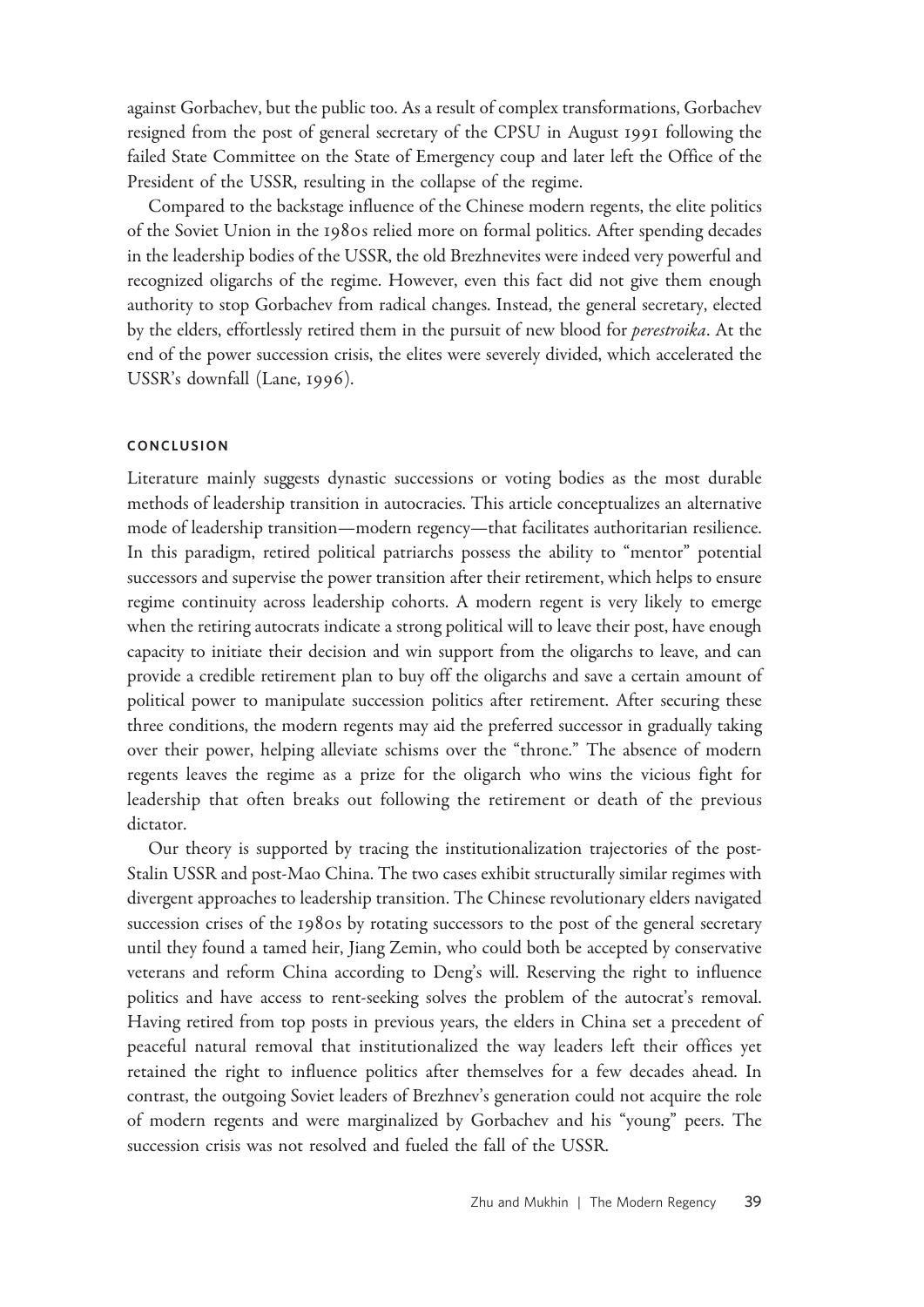The theory of modern regency adds new understandings of power succession arrangements to existing prepositions. First, widespread assumptions suggest that methods of routinization of succession politics, such as term limits, age limits, and generational turnover, can increase stability in the process of leadership transition. Informal politics is often considered to produce risks and instability for elite politics. However, our research shows by taking a quasi-institutional standing, already informal leaders may positively influence regime resilience. Second, while most of the literature on leadership transition focuses on the actions of heirs, our theory sheds lights on the former leaders' exit by demonstrating how and why the dictators may retire voluntarily.

Moreover, our findings about the importance of retirement arrangements are relevant for increasing numbers of autocracies nowadays. Notable examples include Lee Kuan Yew in Singapore, who after retirement took the post of minister mentor, or Rau´l Castro in Cuba, who left his presidency to Miguel Díaz-Canel while retaining the party leadership for himself. More recently, Nursultan Nazarbayev stepped down from the post of the president of Kazakhstan, where he had ruled for almost 30 years, yet remained in the office of the Chairman of the Security Council and named the capital after himself. Russia watchers increasingly see such an arrangement as an option for the coming succession to Vladimir Putin. Beyond these examples, the recent crisis following Lukashenka's presidential election to his sixth term in Belarus provides another case of a dictator's voluntary exit serving as an important prerequisite for power transition in authoritarian regimes. Of the possible mechanisms that have been suggested for Lukashenka's succession, two fit with our thesis: one is to proceed in hereditary fashion, handing over power to one of his sons (Usov, 2020); the other is to create a special council or to restructure the legislature in such a way that the longest-serving dictator in Eastern Europe can be the final arbiter of policy whatever the makeup of the executive (Tolkachëva, 2020). If either of these two routes is chosen, we will have one more case of modern regency to observe.

A number of additional questions also emerged from our research. First, the Chinese case studied in this article has focused on power transition during the Deng era. It is generally agreed that due to the relatively weaker power bases of Jiang Zemin and Hu Jintao in comparison to Deng, both could only play consensus-building roles and largely follow the lines drawn by Deng. Accordingly, there has been an increasing institutionalization of power transition from Jiang to Hu and then to the current general secretary, Xi Jinping, since the 1990s (Kou & Zang, 2014). There are also signs of a decline in the influence of old men over new incumbents—for instance, neither Jiang nor Hu directly assigned their successor. Several recent changes under Xi, such as the constitutional amendments and the unprecedented large-scale corruption crackdown that purged associates of both Jiang and Hu (Shirk, 2018), might raise further questions over the continuing hold of party elders on their successors. However, as shown in the cases of Hu and Xi, the endorsement and support of elders remains crucial in a successful leadership succession, and predecessors are able to pack the PSC-elect with their followers to help maintain their influence in formal politics (Fewsmith, 2003). It has also been claimed that the purge of Zhou Yongkang, a former PSC member, as part of Xi's anti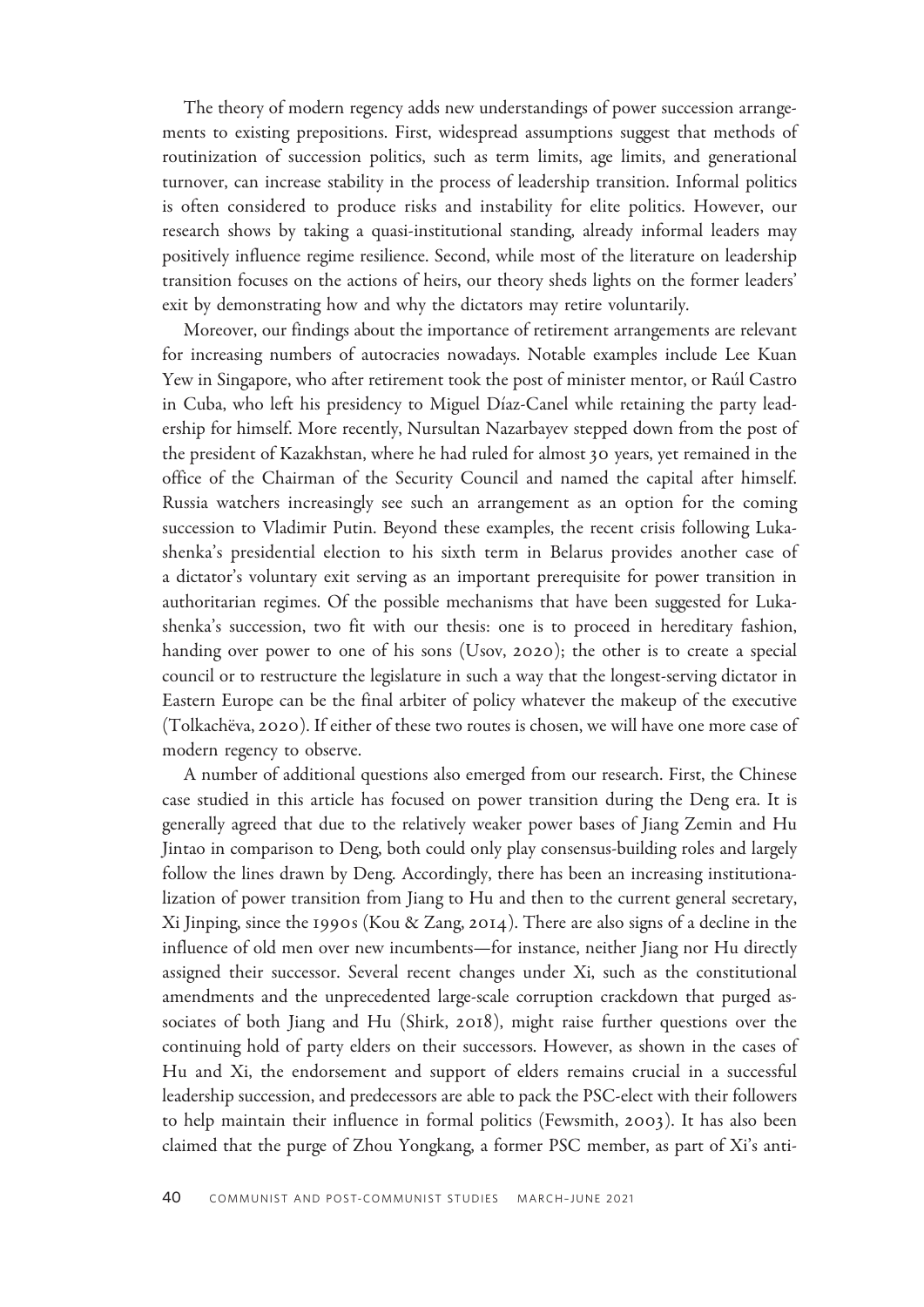corruption campaign was accepted by Jiang and Hu, although both suggested reining in the measures (Anderlini & Robinovitch, 2014). Unfortunately, substantial behind-thescenes information about the post–Deng era elite politics is not available currently to confidently establish the extent to which the model of modern regency proposed in this article fits the operation of power since the retirement of Jiang and into the Xi era.

Second, future research may further study the factors leading to the differences of the three prerequisites across countries and within each given regime. For instance, why did the old Soviet Brezhnevites not have substantial informal power as did the Chinese elders who enjoyed respect for their participation in the revolution? Also, while tracing the origins of the autocrats' political will, we found that behind the seniority of age of the Chinese elders, they demonstrated a motivation to shape institutions in a way to make sure that their legacies would be maintained after they retired. The legacies included reforms that the elders had initiated, the stability of the regime, maintaining the principle of one-party rule, and, importantly, proper placement for their relatives. The Chinese princelings benefited the most from leadership rejuvenation. Many of them became current political and business leaders during the reforms of the 1980s, since back then, they had higher chances for elite promotion (Shih et al., 2012). The welfare of the leaders' offspring actually appears as a strong motivation in the search for a successor who can commit to maintaining the elders' legacies. Comparison with the Soviet Union seems to support this observation. Offspring of the Soviet old-generation leaders were not involved in politics as commonly and deeply as their Chinese counterparts and were even less likely to be appointed to important political positions than the Chinese princelings. This begs the question as to whether long-term personal or family stake in the regime is another factor affecting autocrats' political will to institutionalize power transition. If yes, we would also ask why princelings' incorporation into the party-state system was different for similar regimes.

Finally, we believe that conditions of a dictator's retirement and the response of an ascending heir in different configurations can predict gradual power transitions in various autocracies and especially in communist and post-communist regimes. To do this, we propose an exploration of other stages of leadership succession that follow the exit of the dictator, such as the selection of the successor, the ability of the successor to outmaneuver the former dictator, and the establishment of the successor as an independent paramount leader. Examination of all four stages of leadership transition will help us understand and predict power succession in autocracies, including the instances of power succession that were not completed in an orderly manner. Thus, future research studying authoritarian leadership transition may include the new variable of the modern regent and consider building a formal model that speaks to the aforementioned stages.  $\Box$ 

#### ACKNOWLEDGMENTS

Authors would like to thank Fabio Angiolillo, Wilfred Chow, Katherine Kaup, Xiao Ma, Victor Shih, Xiaojun Yan, all the participants of the APSA 2019 Chinese Politics Mini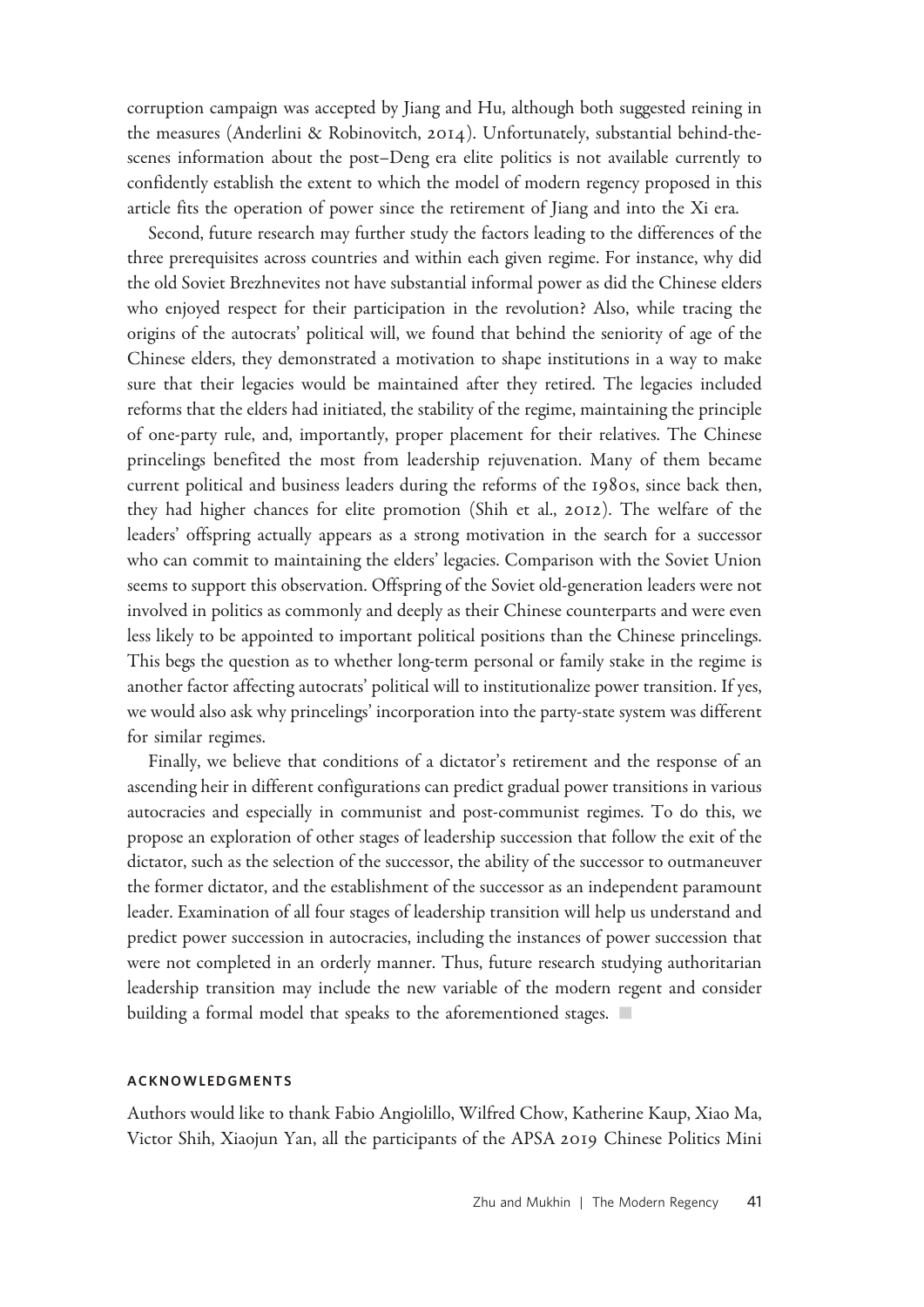Conference, and the two anonymous reviewers of our article for helpful comments. We also thank Suki Wang for excellent research assistance.

Corresponding author email: zhujn@hku.hk, zhujiangnan@hotmail.com

#### REFERENCES

- Anderlini, J. & Rabinovitch, S. (2014) Ex-president Jiang urges Beijing to curb anti-corruption drive. Financial Times, 31 March. Available from: [https://www.ft.com/content/](https://www.ft.com/content/1bc9c892-b8c7-11e3-a189-00144feabdc0)1bc9c892-b8c7-11e3 a189-00144[feabdc](https://www.ft.com/content/1bc9c892-b8c7-11e3-a189-00144feabdc0)0 [Accessed 1 March 2021].
- Baum, R. (1994) Burying Mao: Chinese politics in the Age of Deng Xiaoping. Princeton, NJ, Princeton University Press.
- Blondel, J. (1980) World leaders: Heads of government in the postwar period. London, Sage Publications.
- Boix, C. & Svolik M. W. (2007) Non-tyrannical autocracies. Working paper. Available from: <http://www.sscnet.ucla.edu/polisci/cpworkshop/papers/Boix.pdf> [Accessed 1 March 2021].
- Brown, A. (1978) Political developments: Some conclusions and an interpretation. In: Kaser, M. C. & Brown, A. (eds.) The Soviet Union since the fall of Khrushchev. London, Palgrave Macmillan UK.
- Brownlee, J. (2007) Hereditary succession in modern autocracies. World Politics. 59 (4), 595–628.
- Bueno De Mesquita, B. & Smith, A. (2017) Political succession: A model of coups, revolution, purges, and everyday politics. *Journal of Conflict Resolution*. 61  $(4)$ , 707-743.
- Burns, J. P. (1987) Contemporary China's nomenklatura system. Chinese Law & Government. 36  $(5), 3-14.$
- Cammett, M. & Malesky, E. (2012) Power sharing in postconflict societies: Implications for peace and governance. Journal of Conflict Resolution. 56 (6), 982–1016.
- Chiozza, G. & Goemans, H. E. (2011) Leaders and international conflict. New York, Cambridge University Press.
- Clapham, C. (1988) Epilogue: Political succession in the Third World. Third World Quarterly. 10  $(I), 28I-288.$
- CPSU. (1961) Rules of the Communist Party of the Soviet Union, political science resources, 1961. Available from:<http://www.politicsresources.net/docs/comrule.htm> [Accessed 1 March 2021].
- Dimitrov, M. K. (2013) Understanding communist collapse and resilience. In: Dimitrov, M. (ed.) Why communism did not collapse: Understanding authoritarian regime resilience in Asia and Europe. Cambridge, Cambridge University Press, pp. 3–39.
- Dittmer, L. (2003) Leadership change and Chinese political development. China Quarterly. 176 (December), 903–925.
- Domı´nguez, J. (2002) "The perfect dictatorship?" Abstract prepared for delivery at the 2002 Annual Meeting of the APSA, Boston, 29 August–1 September.
- Ezrow, N. M. & Frantz, E. (2013). Dictators and dictatorships: Understanding authoritarian regimes and their leaders. London, Bloomsbury.
- Fewsmith, J. (1997) Reaction, resurgence, and succession: Chinese politics since Tiananmen. In: MacFarquhar, R. (ed.) The politics of China: The eras of Mao and Deng. New York, Cambridge University Press, pp. 472–533.
- Fewsmith, J. (1999) Institution building and democratization in China. In: Handelman H., Tessler, M. A. & Kellogg, H. (eds.) Democracy and its limits: Lessons from Asia, Latin America, and the Middle East. Notre Dame, IN, University of Notre Dame Press, pp. 90–114.
- Fewsmith, J. (2003) The Sixteenth National Party Congress: The succession that didn't happen. China Quarterly. 173, 1–16.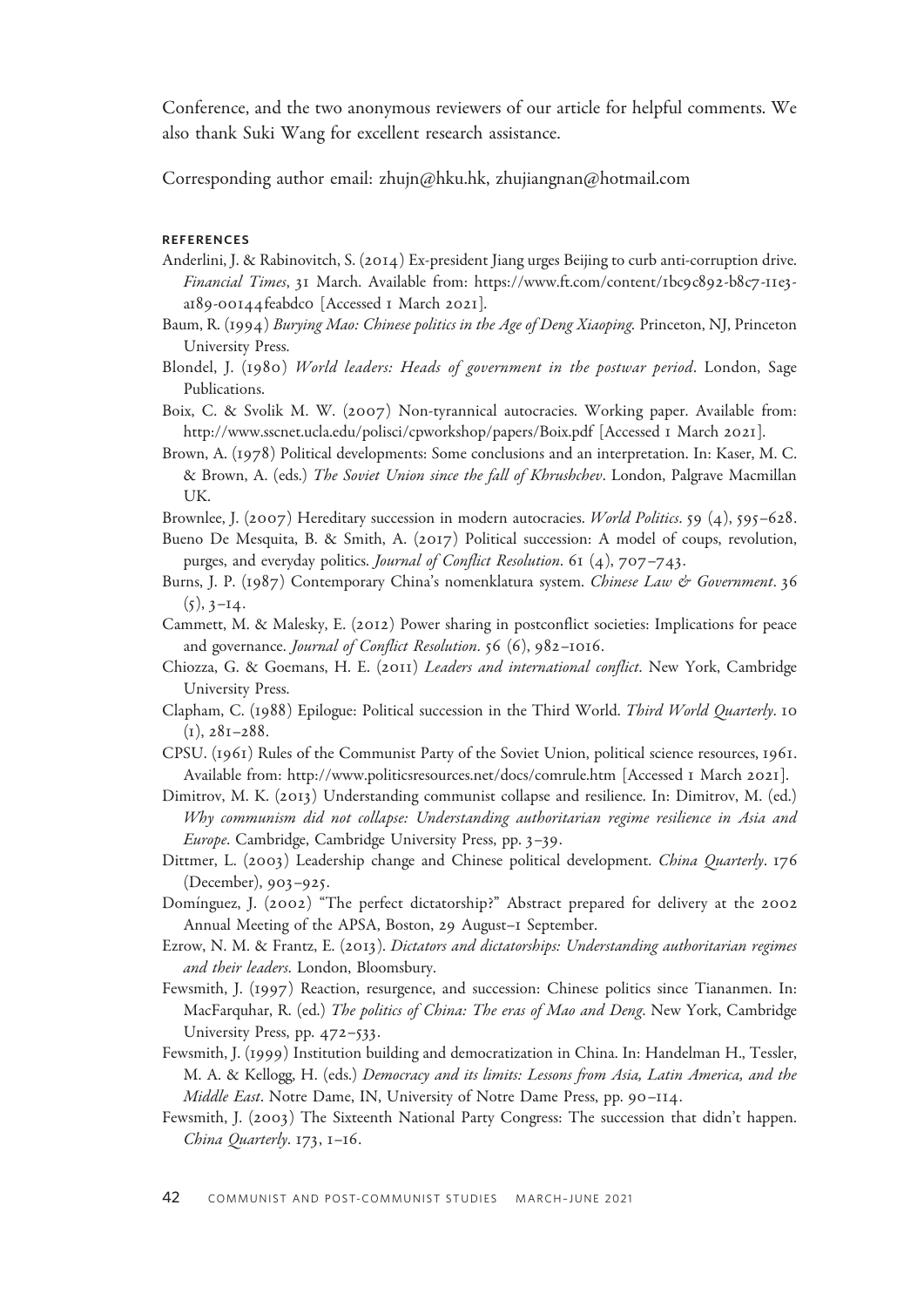- Fewsmith, J. & Nathan, A. J. (2018). Authoritarian resilience revisited: Joseph Fewsmith with response from Andrew J. Nathan. Journal of Contemporary China. 28 (116), 167-179.
- Frantz, E. & Stein, E. (2017) Countering coups: Leadership succession rules in dictatorships. Comparative Political Studies. 50 (7), 935–962.
- Gandhi, J. (2008) Political institutions under dictatorship. New York, Cambridge University Press.
- Gandhi, J. & Przeworski, A. (2007) Authoritarian institutions and the survival of autocrats. Comparative Political Studies. 40 (11), 1279–1301.
- Geddes, B. (1999) What do we know about democratization after twenty years? Annual Review of Political Science. 2, 115–144.
- Gil-Mendieta, J. & Schmidt, S. (1996). The political network in Mexico. Social Networks. 18 (4), 355–381.
- Gill, G. (1985). Institutionalization and revolution: Rules and the Soviet political system. Soviet Studies. 37 (2), 212–226.
- Gill, G. (2018) Collective leadership in Soviet politics. Cham, Switzerland, Springer International Publishing.
- Goemans, H. E. (2000) Fighting for survival: The fate of leaders and the duration of war. *Journal of* Conflict Resolution. 44 (5), 555–579.
- Goemans, H. E. (2008) Which way out? The manner and consequences of losing office. Journal of Conflict Resolution. 52 (6), 771–794.
- Herz, J. H. (1952). The problem of successorship in dictatorial régimes. Journal of Politics. 14 (1), 19–40.
- Huntington, S. (1968) Political order in changing societies. New Haven, CT, Yale University Press.
- Khlevniuk, O. (2015) Stalin. Zhizn' odnogo vozhdia [Stalin. The life of a Vozhd]. Moscow, Corpus. Kokkonen, A. & Sundell, A. (2014). Delivering stability: Primogeniture and autocratic survival in
- European monarchies 1000–1800. American Political Science Review. 108 (2), 438–453.
- Kou, C. W. (2006). Zhong gong yu Su gong gao ceng zheng zhi de yan bian: gui ji, dong li yu ying xiang [The evolution of communist leadership in China and the former Soviet Union: Trajectory, dynamics and impact]. Wenti Yu Yanjiu. 45 (3), 39-75.
- Kou, C. W. & Zang, X. (eds.) (2014). Choosing China's leaders. New York, Routledge.
- Kryshtanovskaya, O. & White, S. (1996) From Soviet nomenklatura to Russian élite. Europe-Asia Studies. 48 (5), 711–733.
- Lai, B. & Slater, D. (2006) Institutions of the offensive: Domestic sources of dispute initiation in authoritarian regimes, 1950–1992. American Journal of Political Science. 50, 113–126.
- Lam, W. (1989) The era of Zhao Ziyang: Power struggle in China, 1986–88. Hong Kong, A. B. Books & Stationary International.
- Lane, D. (1996) The Gorbachev revolution: The role of the political elite in regime disintegration. Political Studies.  $44$  (1),  $4-23$ .
- Li, L. (2013) The magnitude and resilience of trust in the center: Evidence from interviews with petitioners in Beijing and a local survey in rural China. Modern China. 39 (1), 3–36.
- Ma, X. (2016) Term limits and authoritarian power sharing: Theory and evidence from China. Journal of East Asian Studies. 16 (1), 61-85.
- Magaloni, B. (2008) Credible power-sharing and the longevity of authoritarian rule. Comparative Political Studies.  $41 (4/5)$ ,  $715-741$ .
- Manion, M. (1992) Politics and policy in post-Mao cadre retirement. China Quarterly. 129, 1–25.
- Mawdsley, E. & White, S. (2000) The Soviet elite from Lenin to Gorbachev: The Central Committee and its members, 1917-1991. New York, Oxford University Press.
- Meisner, M. (1999) Mao's China and after: A history of the People's Republic (3rd ed.). New York, Free Press.
- Nathan, A. (2003). Authoritarian resilience. Journal of Democracy. 14 (1), 6-17.